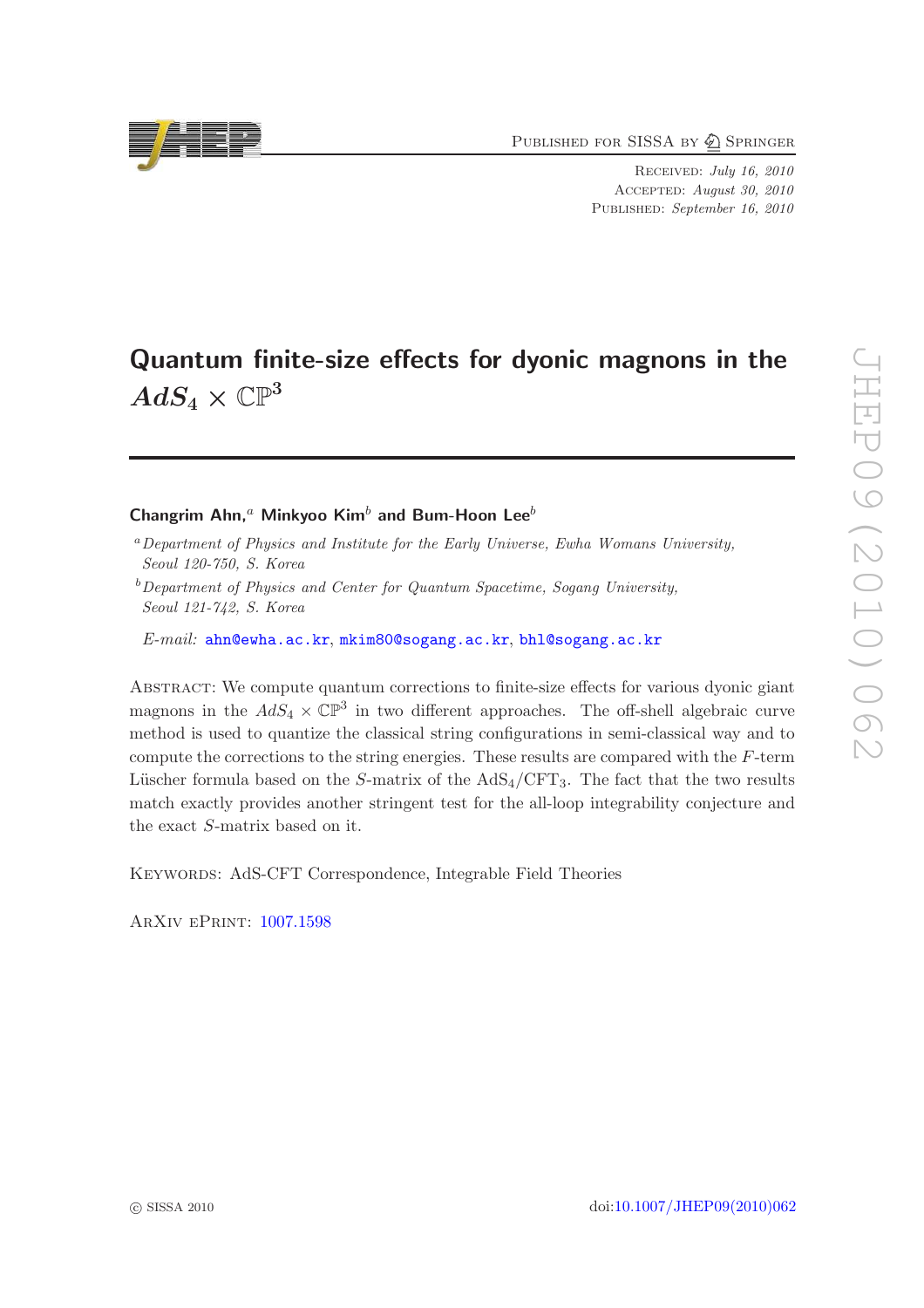## Contents

|                | 1 Introduction<br>Algebraic curve method |                                               | 1              |
|----------------|------------------------------------------|-----------------------------------------------|----------------|
| $\overline{2}$ |                                          |                                               | $\bf{2}$       |
|                | 2.1                                      | GMs in the algebraic curve.                   | $\overline{2}$ |
|                | 2.2                                      | Off-shell frequency of Magnons                | $\overline{4}$ |
|                | 2.3                                      | One-loop shifts of dyonic GMs                 | $\overline{7}$ |
| $\mathbf{3}$   | S-matrix and Lüscher formula             |                                               | 8              |
|                | 3.1                                      | $S$ -matrix                                   | 8              |
|                |                                          | 3.2 Small dyonic magnon $(\mathbb{CP}^2)$     | 11             |
|                | 3.3                                      | Pair of small dyonic magnon $(\mathbb{RP}^3)$ | 12             |
|                | 3.4                                      | Big magnon                                    | 12             |
|                | 4 Multi dyonic magnons                   |                                               | 13             |
| $5^{\circ}$    | Conclusions                              |                                               | 14             |

## <span id="page-1-0"></span>1 Introduction

The AdS/CFT correspondence [\[1](#page-15-0)[–3](#page-15-1)] between string theories on AdS backgrounds and supersymmetric conformal gauge theories has been studied very actively and produced many exciting developments in understanding non-perturbative structures of the string and gauge theories. In the  $AdS_4/CFT_3$  duality the three-dimensional conformal field theory is  $\mathcal{N}=6$  super Chern-Simons (CS) theory with  $SU(N) \times SU(N)$  gauge symmetry and level k. This model, which was first proposed by Aharony, Bergman, Jafferis, and Maldacena (ABJM) [\[4](#page-15-2)], is believed to be dual to M-theory on  $AdS_4 \times S^7/Z_k$ . Furthermore, in the planar limit of  $N, k \to \infty$  with a fixed value of 't Hooft coupling  $\lambda = N/k$ , the  $\mathcal{N} = 6$  CS is believed to be dual to type IIA superstring theory on  $AdS_4 \times \mathbb{CP}^3$ .

In the strong coupling limit  $\lambda \gg 1$ , the string theory on  $AdS_4 \times \mathbb{CP}^3$  is classically integrable [\[5](#page-15-3)[–7\]](#page-15-4) and probably maintains the integrability for any value of  $\lambda$  which would lead to the all-loop Bethe ansatz equations (BAEs) as conjectured in [\[8\]](#page-15-5). A discrepancy in one-loop correction to the energy of a folded spinning string from the all-loop Bethe ansatz results [\[9](#page-16-0)[–11](#page-16-1)] can be resolved by a non-zero one-loop correction in the central interpolating function  $h(\lambda)$  [\[12](#page-16-2)]. Based on the assumption that the ABJM model in the planar limit is quantum integrable along with centrally extended  $su(2|2)$  symmetry, the exact S-matrix has been conjectured and used to confirm the above exact BAEs in [\[13\]](#page-16-3). However, this working hypothesis of all-loop integrability needs to be checked in all available methods. An efficient way is to compute and compare finite-size effects from both S-matrix and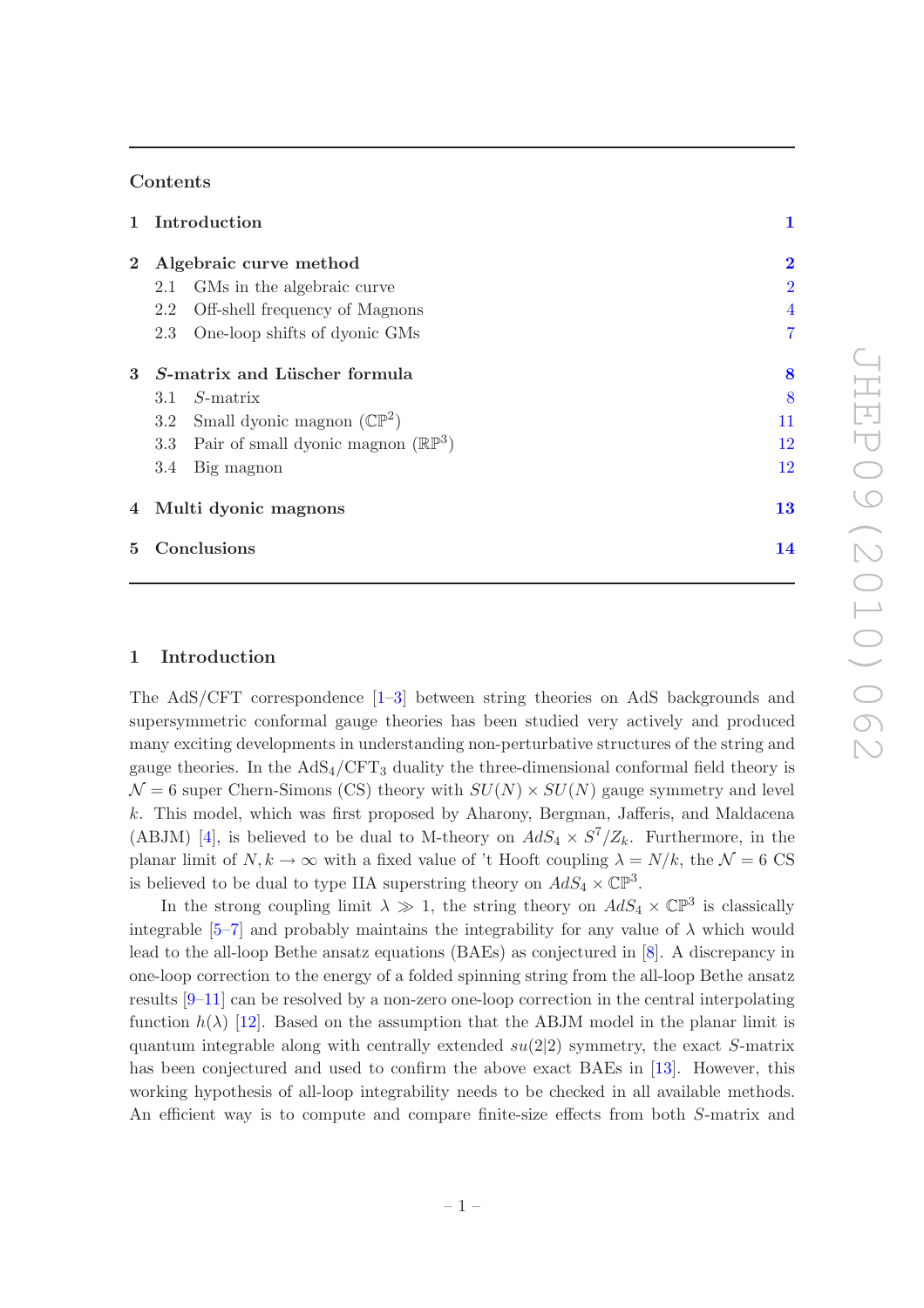string theory sides. A most successful way for  $S$ -matrix side is the Lüscher formula which computes small energy shift of on-shell particle states due to the finite-size of the system.

In the classical string theory side, various classical string configurations which correspond to the on-shell particle states have been identified. In addition to such classical string configurations as small giant magnon (GM)  $(\mathbb{CP}^1)$  [\[14](#page-16-4)] and small dyonic GM  $(\mathbb{CP}^2)$  [\[15,](#page-16-5) [16\]](#page-16-6) which have also found in  $AdS_5/CFT_4$ , new type of classical string solutions like pair of small GM  $(\mathbb{RP}^2)$  [\[14](#page-16-4), [17](#page-16-7), [18](#page-16-8)], pair of small dyonic GM  $(\mathbb{RP}^3)$  [\[19\]](#page-16-9), and big GM [\[20](#page-16-10)-23] have been also discovered in  $AdS_4 \times \mathbb{CP}^3$ . The finite-size effects for these string configurations have been computed by either solving the superstring sigma model directly such as Neumann-Rosochatius reduction or the algebraic curve method [\[15,](#page-16-5) [19](#page-16-9), [20](#page-16-10), [24\]](#page-16-12). Leading finite-size corrections for the  $AdS_4/CFT_3$  string configurations have been confirmed by the  $\mu$ -term Lüscher formula for non-dyonic ( $\mathbb{CP}^1$  and  $\mathbb{RP}^2$ ) GM [\[25\]](#page-16-13) and dyonic ( $\mathbb{RP}^3$ ) GM [\[26\]](#page-16-14).

The purpose of this paper is to compute quantum finite-size effects for dyonic magnons on  $AdS_4 \times \mathbb{CP}^3$  and provide some more stringent tests of the exact S-matrix in the strong coupling limit. Quantum effects for the string theory on nontrivial background can be computed from quadratic fluctuations of fields in an effective Lagrangian (see, for example, [\[27](#page-16-15)]). However, this method has not been applied to the finite-size (dyonic) GM solutions on  $AdS_4 \times \mathbb{CP}^3$  so far due to some technical difficulties. A more efficient way which utilizes the classical integrability of the string sigma-model is the algebraic curve method [\[28](#page-16-16)[–30\]](#page-17-0). More specifically, we implement the off-shell quantization of the algebraic curve method developed in [\[28\]](#page-16-16) for the various string configurations. These are compared with the F-term Lüscher formula in the S-matrix side. These two independent computations are shown to be identical, which provides a stringent test for both S-matrix and all-loop integrability conjecture. This paper is organized as follows. We will present in section 2 the quantum corrections for various classical string configurations using the off-shell algebraic curve formulation. The  $S$ -matrix and the  $F$ -term Lüscher formula based on it are used in section 3 to derive the finite-size effects. We will also generalize the one loop energy shifts to general multi-magnons in section 4. We conclude the paper with a few remarks in section 5.

#### <span id="page-2-1"></span><span id="page-2-0"></span>2 Algebraic curve method

#### 2.1 GMs in the algebraic curve

In the algebraic curve framework, different string solutions are mapped to different sets of eigenvalues of the classical transfer matrix. These are realized through a set of quasimomenta  $q_i(x)$  i = 1,  $\cdots$ , 10 depending on a spectral parameter x, which are defined on a multi-sheet Riemann surface with particular analytic properties. In particular, solutions living mostly in  $\mathbb{CP}^3$  have the following quasi-momenta as proposed in [\[7](#page-15-4), [8](#page-15-5), [24](#page-16-12)]:

$$
q_1 = -q_{10} = \frac{\alpha x}{x^2 - 1}
$$
  
\n
$$
q_2 = -q_9 = \frac{\alpha x}{x^2 - 1}
$$
  
\n
$$
q_3 = -q_8 = \frac{\alpha x}{x^2 - 1} + G_u(0) - G_u\left(\frac{1}{x}\right) + G_v(0) - G_v\left(\frac{1}{x}\right) + G_r(x) - G_r(0) + G_r\left(\frac{1}{x}\right)
$$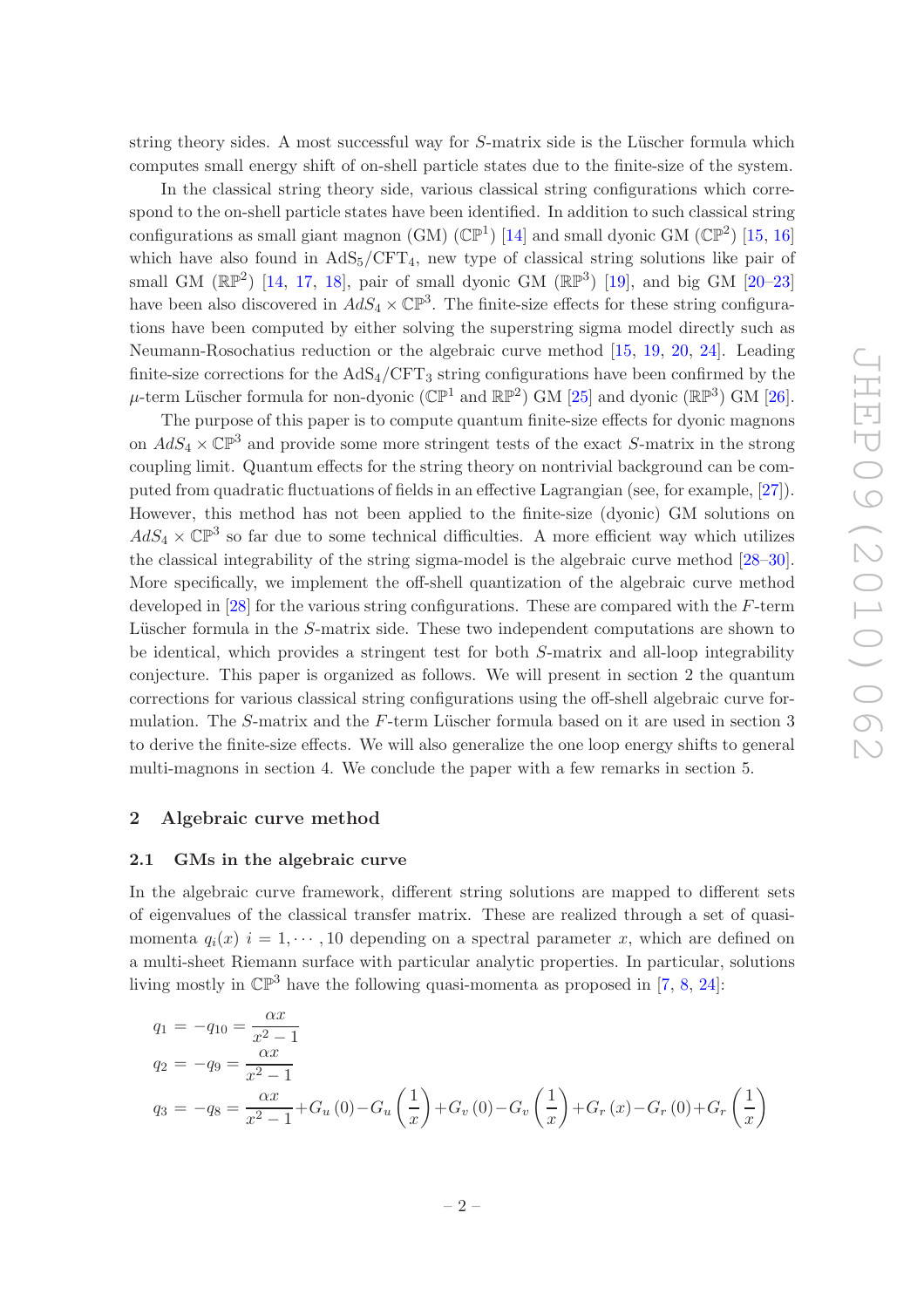$$
q_4 = -q_7 = \frac{\alpha x}{x^2 - 1} + G_u(x) + G_v(x) - G_r(x) + G_r(0) - G_r\left(\frac{1}{x}\right)
$$
  

$$
q_5 = -q_6 = G_u(x) - G_u(0) + G_u\left(\frac{1}{x}\right) - G_v(x) + G_v(0) - G_v\left(\frac{1}{x}\right).
$$

Here  $\alpha$  is related to the energy  $\Delta$  by  $\alpha = \frac{\Delta}{2a}$  $\frac{\Delta}{2g}$ . This ansatz satisfies several analytic properties [\[7\]](#page-15-4).

At large  $x$ , quasi-momenta are related with physical conserved quantities:

<span id="page-3-2"></span>
$$
\lim_{x \to \infty} \begin{pmatrix} q_1(x) \\ q_2(x) \\ q_3(x) \\ q_4(x) \\ q_5(x) \end{pmatrix} \simeq \frac{1}{2gx} \begin{pmatrix} \Delta \\ \Delta \\ J_1 \\ J_2 \\ J_3 \end{pmatrix} . \tag{2.1}
$$

 $J$ 's are angular momenta of strings moving in  $\mathbb{CP}^3$ . Because we are interested in string solutions moving mostly in  $\mathbb{CP}^3$ , we have set spins in AdS to zero. These quasi-momenta are related with each other by inversion symmetry:

<span id="page-3-0"></span>
$$
\begin{pmatrix}\nq_1(1/x) \\
q_2(1/x) \\
q_3(1/x) \\
q_4(1/x) \\
q_5(1/x)\n\end{pmatrix} = \begin{pmatrix}\n0 \\
0 \\
\pi m \\
0\n\end{pmatrix} + \begin{pmatrix}\n-q_2(x) \\
-q_1(x) \\
-q_4(x) \\
-q_3(x) \\
-q_5(x)\n\end{pmatrix}.
$$
\n(2.2)

Virasoro constraints in string  $\sigma$ -model manifest in the algebraic curve through the synchronization of poles at  $x = \pm 1$  [\[7\]](#page-15-4).

<span id="page-3-1"></span>
$$
\lim_{x \to \pm 1} \begin{pmatrix} q_1(x) \\ q_2(x) \\ q_3(x) \\ q_4(x) \\ q_5(x) \end{pmatrix} \simeq \frac{1}{2(x \mp 1)} \begin{pmatrix} \alpha_{\pm} \\ \alpha_{\pm} \\ \alpha_{\pm} \\ \alpha_{\pm} \\ 0 \end{pmatrix} . \tag{2.3}
$$

In contrast with the  $AdS_5 \times S^5$  case, we need three resolvents  $G_u, G_v$  and  $G_r$ . Subscripts  $u,v,r$  correspond to different kinds of excitations, which are also related with Dynkin labels of  $su(4)$ . One can reproduce the charges of different string solutions by choosing different resolvents. The resolvents for the GM solutions, in particular, are log-cut distributions of Bethe roots and can be thought of as degeneration of two cuts  $[31-33]$ . At infinite J the GM resolvents are defined as [\[31\]](#page-17-1)

$$
G_{\text{magnon}} = -i \log \left( \frac{x - X^+}{x - X^-} \right),
$$

while at finite size we have to think of the GM as a degenerate case of a two-cut solution with a resolvent [\[24](#page-16-12), [32,](#page-17-3) [33](#page-17-2)]

$$
G_{\text{finite}} = -2i \log \left( \frac{\sqrt{x - X^+} + \sqrt{x - Y^+}}{\sqrt{x - X^-} + \sqrt{x - Y^-}} \right).
$$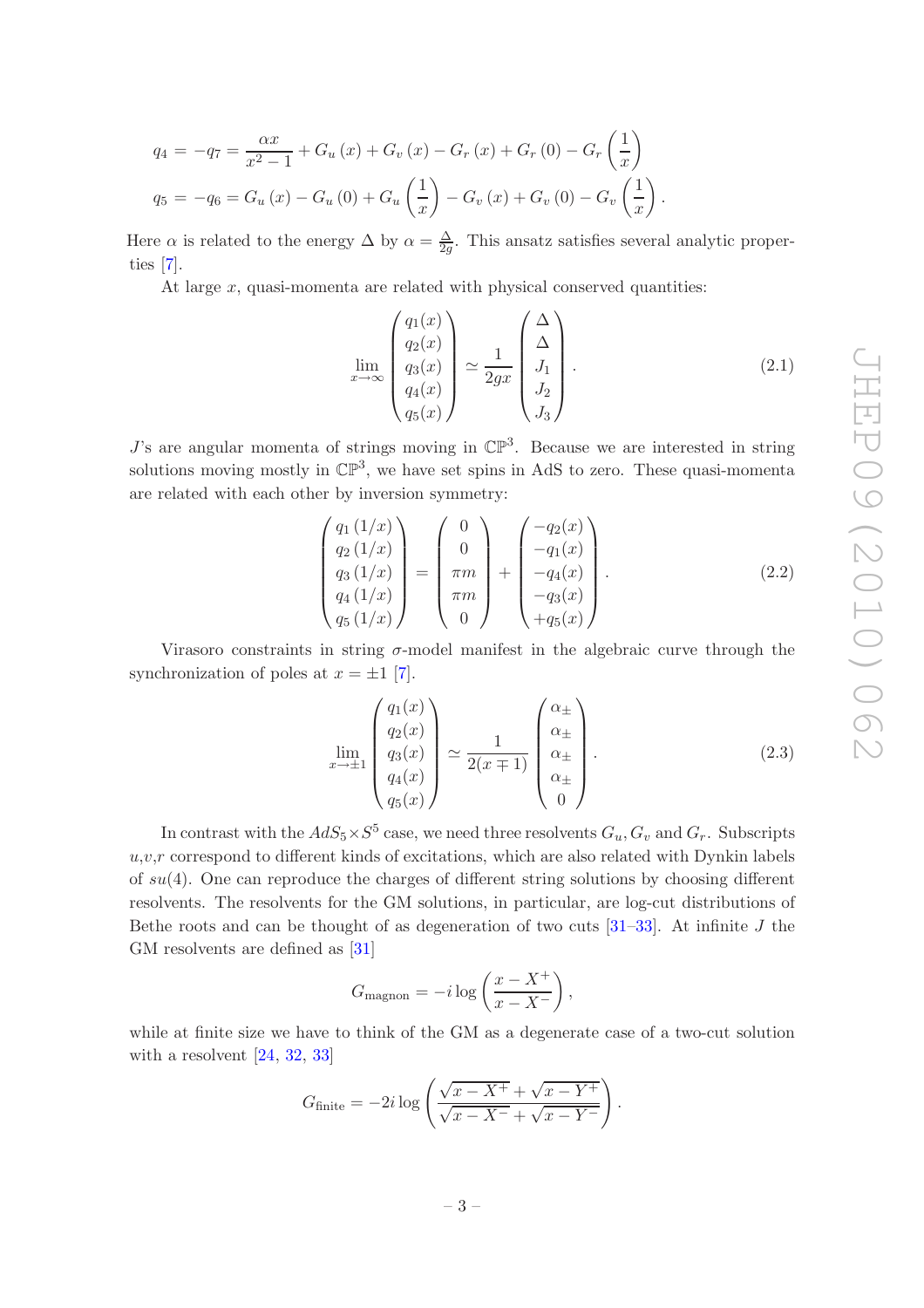There are three kinds of GM solutions in  $\mathbb{CP}^3$  [\[14,](#page-16-4) [17](#page-16-7), [20](#page-16-10)[–23](#page-16-11)]. If  $G_u = G_{\text{magnon}}$  and  $G_v = G_r = 0$ , then we obtain the small GM solution on  $\mathbb{CP}^2$ . If we consider the vtype resolvent, we obtain small magnon with a reversed sign in the charge Q. If we set  $G_u = G_v = G_{\text{magnon}}$  and  $G_r = 0$ , then we obtain a pair of small GMs, also called a  $\mathbb{RP}^3$ solution. This solution corresponds to a GM excitation in each  $su(2)$  sector of the gauge theory, and in particular we will consider only configurations with the same momentum in each sector. Finally, the big GM solution corresponds to  $G_u = G_v = G_r = G_{\text{magnon}}$ , which is two-parameter but one-charge solution because  $Q$  is zero [\[15](#page-16-5)].

Finite-size corrections of GMs in the algebraic curve can be computed from fluctuations of quasi-momenta. When we compute classical finite-size corrections, we use  $G<sub>finite</sub>$  and consider log-cut distribution of Bethe roots with small square-root cut at the tips. As deviation from usual log-cut is very small, we could take the leading term of the fluctuation of quasi-momenta [\[32,](#page-17-3) [33\]](#page-17-2). On the other hand, if we are interested in quantum corrections, we have to add extra poles to quasi-momenta with  $G_{\text{magnon}}$  [\[29](#page-17-4)]. Such extra poles give fluctuations of energy by summing over on-shell frequencies. As we will explain in detail in section 2.2, on-shell frequencies are efficiently obtained from the off-shell frequencies. We first compute the fluctuation frequencies by using the off-shell method [\[28\]](#page-16-16) in section 2.2 then evaluate energy shift in section 2.3.

## <span id="page-4-0"></span>2.2 Off-shell frequency of Magnons

One-loop computation using the algebraic curve method has been developed in [\[29](#page-17-4), [30\]](#page-17-0). As explained above, fluctuations of superstring fields are mapped onto quasi-momenta fluctuations. These correspond to adding extra poles connecting sheets of the Riemann surface on which quasi-momenta are defined [\[29\]](#page-17-4). From the quasi-momenta perturbations, we can compute fluctuation frequencies.

There are two ways to compute fluctuation frequencies. In the on-shell method, we compute fluctuation frequencies by adding extra small poles to all physical polarization pairs. The position of these extra poles is determined by  $q_i\left(x_n^{ij}\right) - q_j\left(x_n^{ij}\right) = 2\pi n_{ij}$ . But this method involves repeated lengthy calculations for general solution, such as generic two-cut ones. More efficient way is the off-shell method where we need to consider only additional poles of quasi-momenta for particular polarization pair [\[28\]](#page-16-16). In this way, we don't fix the position of extra pole which we consider. The general ansatz for fluctuations of quasi-momenta can be written using analytic properties of algebraic curve. Then, we evaluate fluctuations of quasi-momenta at large  $x$  to determine the physical conserved charges. We can easily obtain off-shell fluctuation frequencies from these equations.

We will use this efficient off-shell method to compute one-loop effects for dyonic GMs. Fluctuation frequencies  $\Omega_{ij}$  of all three types of GMs of AdS<sub>4</sub>/CFT<sub>3</sub> are closely related with those of  $AdS_5/CFT_4$  with one distinctive difference that there are two kinds of physical modes in  $AdS_4/CFT_3$  — heavy and light modes. Heavy modes, however, do not contribute to one-loop leading term since it is suppressed exponentially.

Because functional form of off-shell frequencies of all three GMs are identical, we only show off-shell frequencies for the small magnon. A small magnon is obtained by  $G_u = G_{\text{magnon}}$  and  $G_v = G_r = 0$  [\[15](#page-16-5), [24](#page-16-12)]. The quasi-momenta of small magnon are given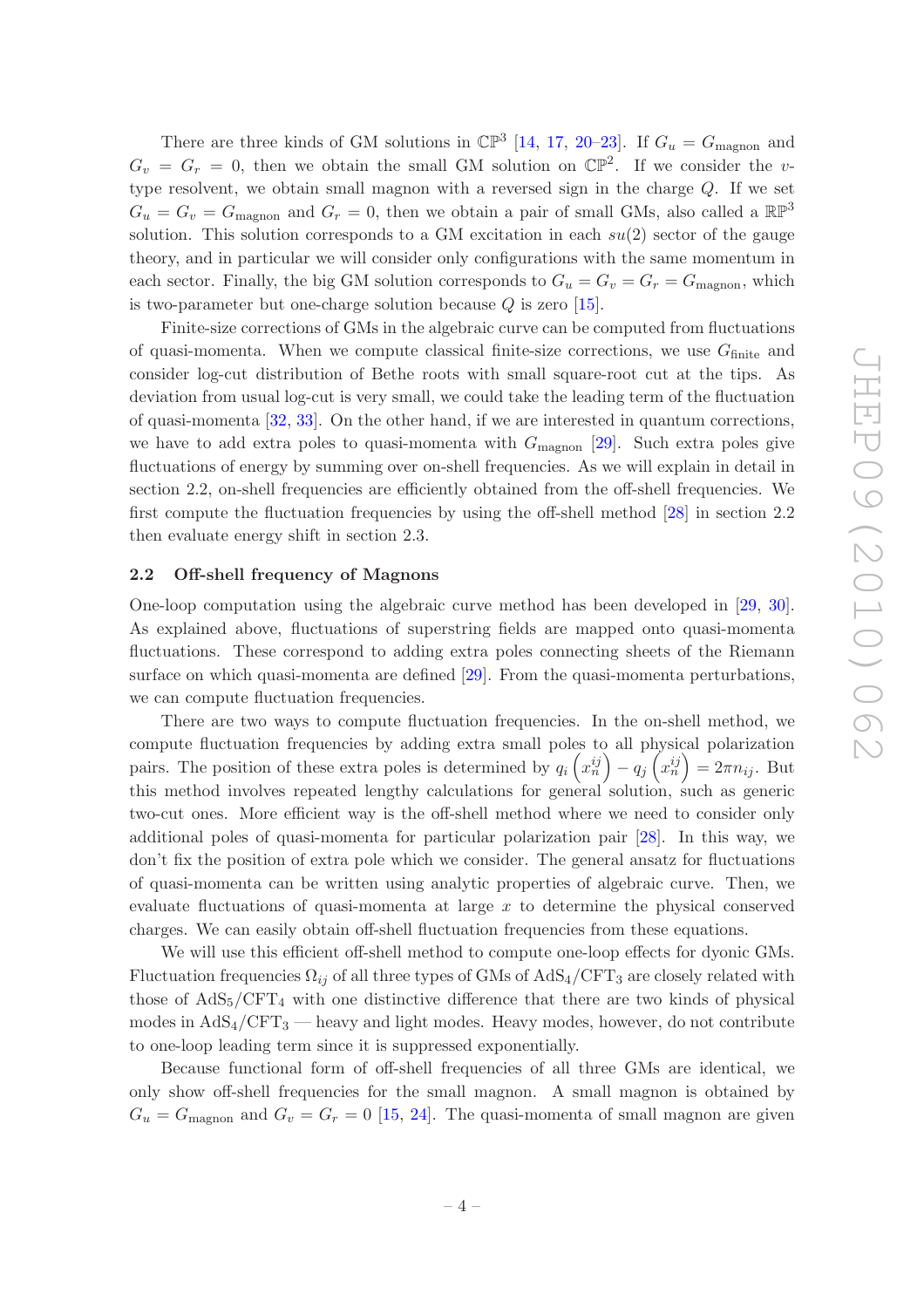by

<span id="page-5-0"></span>
$$
q_1 = -q_{10} = \frac{\alpha x}{x^2 - 1}
$$
  
\n
$$
q_2 = -q_9 = \frac{\alpha x}{x^2 - 1}
$$
  
\n
$$
q_3 = -q_8 = \frac{\alpha x}{x^2 - 1} - i \log \left( \frac{X^+}{X^-} \right) + i \log \left( \frac{\frac{1}{x} - X^+}{\frac{1}{x} - X^-} \right) + \tau
$$
  
\n
$$
q_4 = -q_7 = \frac{\alpha x}{x^2 - 1} - i \log \left( \frac{x - X^+}{x - X^-} \right) + \tau
$$
  
\n
$$
q_5 = -q_6 = -i \log \left( \frac{x - X^+}{x - X^-} \right) + i \log \left( \frac{X^+}{X^-} \right) - i \log \left( \frac{\frac{1}{x} - X^+}{\frac{1}{x} - X^-} \right). \tag{2.4}
$$

Here,  $\tau$  is a twist which is introduced to make single magnon satisfy the usual periodic boundary condition. In the case of small magnon,  $\tau = -\frac{p}{2}$  $\frac{p}{2}$ . (The twist for both a pair of small magnons and a big magnon is  $-p$ .)

On-shell fluctuation energy is defined as follows:

$$
\Omega_n^{ij} = -\kappa_{ij}\delta_{i,1} + 2g \lim_{x \to \infty} x \delta_n^{ij} q_1(x).
$$

Here,  $\kappa_{ij} = 2$  for  $(i, j) = (1, 10)$ ,  $(2, 9)$  and  $\kappa_{ij} = 1$  for other pairs. Also,  $n_{ij}$  are mode numbers and moduli of the algebraic curve. They satisfy that  $q_i^+ - q_j^- = 2\pi n_{ij}$ . To obtain off-shell energy from on-shell energy, we just change n-dependence in the above expression to quasi-momentum dependence as follows [\[28\]](#page-16-16):

$$
\Omega^{ij} (y) = \Omega_n^{ij} \big|_{n \to \frac{q_i(y) - q_j(y)}{2\pi}}.
$$

There are 16 polarization modes for type IIA superstring in  $AdS_4 \times \mathbb{CP}^3$ . They consist of 8 light modes which are  $(i, 5)$  or  $(i, 6)$  pairs and 8 heavy modes for other pairs. We have to compute all types of fluctuation frequencies for these polarization modes. But, as explained first in  $[28]$  and studied in  $[34]$  for  $AdS_4/CFT_3$ , off-shell frequencies are related to each other by the inversion symmetry. The light modes are related by

$$
\Omega_{i5}(x) = \Omega_{i6}(x) \n\Omega_{25}(x) = \Omega_{15}(0) - \Omega_{15}\left(\frac{1}{x}\right) \n\Omega_{35}(x) = \Omega_{45}(0) - \Omega_{45}\left(\frac{1}{x}\right),
$$

and heavy modes by

$$
\Omega_{17}(x) = \Omega_{15}(x) + \Omega_{57}(x) = \Omega_{15}(x) + \Omega_{45}(x)
$$
  
\n
$$
\Omega_{18}(x) = \Omega_{15}(x) + \Omega_{58}(x) = \Omega_{15}(x) + \Omega_{35}(x)
$$
  
\n
$$
\Omega_{19}(x) = \Omega_{15}(x) + \Omega_{59}(x) = \Omega_{15}(x) + \Omega_{25}(x)
$$
  
\n
$$
\Omega_{110}(x) = \Omega_{15}(x) + \Omega_{15}(x) = 2\Omega_{15}(x)
$$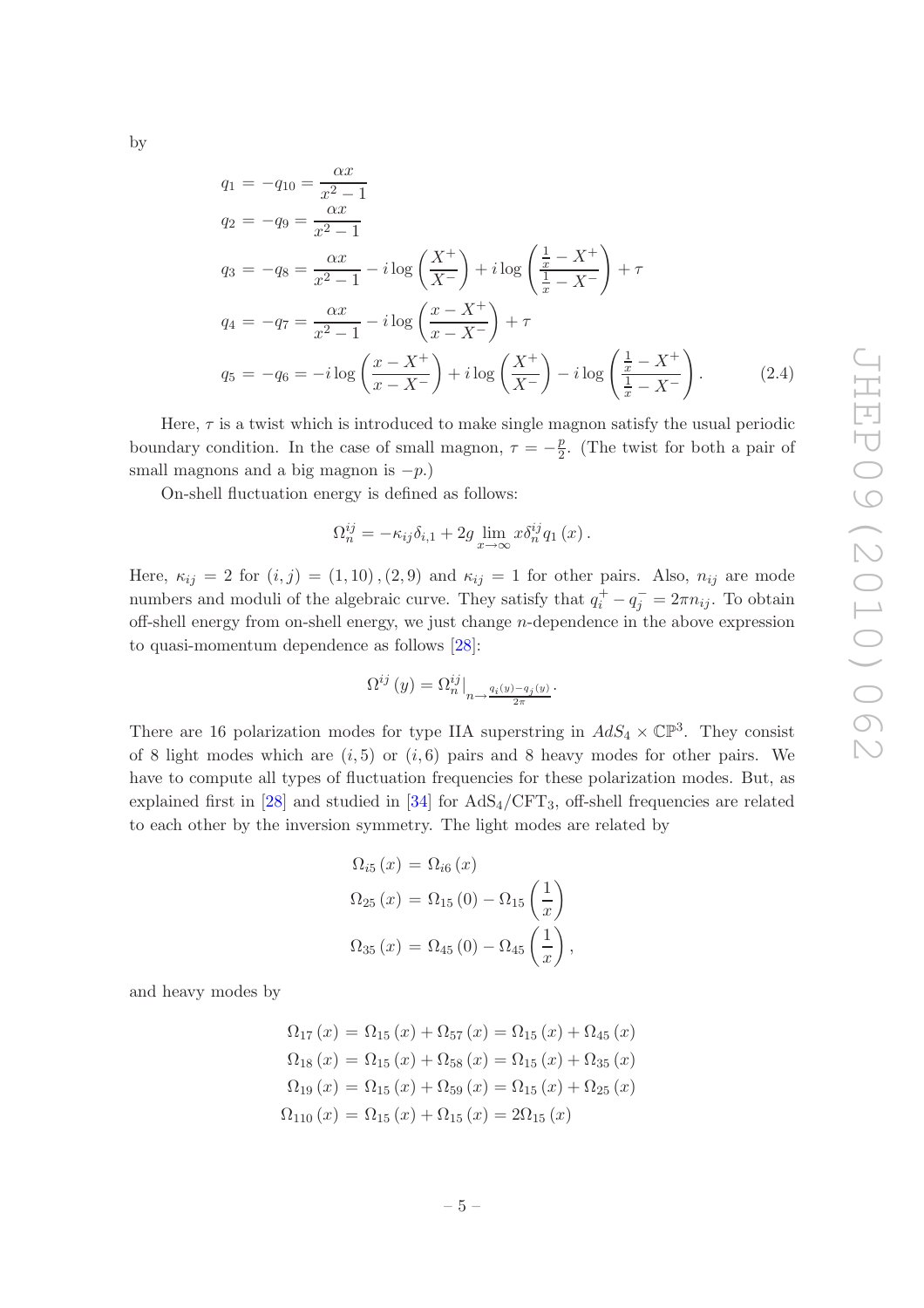$$
\Omega_{27}(x) = \Omega_{25}(x) + \Omega_{57}(x) = \Omega_{25}(x) + \Omega_{45}(x)
$$
  
\n
$$
\Omega_{28}(x) = \Omega_{25}(x) + \Omega_{58}(x) = \Omega_{25}(x) + \Omega_{35}(x)
$$
  
\n
$$
\Omega_{29}(x) = \Omega_{25}(x) + \Omega_{59}(x) = 2\Omega_{25}(x)
$$
  
\n
$$
\Omega_{37}(x) = \Omega_{35}(x) + \Omega_{57}(x) = \Omega_{35}(x) + \Omega_{45}(x).
$$

All  $\Omega_{ij}$ 's can be written in terms of only  $\Omega_{15}$  and  $\Omega_{45}$ .

Now we calculate the off-shell frequencies by considering fluctuations of quasi-momenta in the form of extra poles [\[28](#page-16-16)[–30](#page-17-0)]. The quasi-momenta fluctuations can be determined by properties  $(2.2)$  and  $(2.3)$ . For  $(1,5)$  polarization, we must add extra poles to  $q_1$  and  $q_5$ . If we write  $\delta q_1$ ,  $\delta q_4$ ,  $\delta q_5$  to satisfy the analytic properties, then  $\delta q_2$  and  $\delta q_3$  can be automatically written by inversion symmetry. Note that  $\delta q_5$  has self-inversion symmetry. The ansatz is then written as follows:

$$
\delta q_1 = \frac{A_+}{x+1} + \frac{A_-}{x-1} + \frac{\alpha(y)}{x-y}
$$
  
\n
$$
\delta q_2 = -\frac{A_+}{\frac{1}{x}+1} - \frac{A_-}{\frac{1}{x}-1} - \frac{\alpha(y)}{\frac{1}{x}-y}
$$
  
\n
$$
\delta q_3 = -\frac{A_+}{\frac{1}{x}+1} - \frac{A_-}{\frac{1}{x}-1} - \frac{B^+}{\frac{1}{x}-X^+} - \frac{B^-}{\frac{1}{x}-X^-}
$$
  
\n
$$
\delta q_4 = \frac{A_+}{x+1} + \frac{A_-}{x-1} + \frac{B^+}{x-X^+} + \frac{B^-}{x-X^-}
$$
  
\n
$$
\delta q_5 = -\frac{\alpha(y)}{x-y} - \frac{\alpha(y)}{\frac{1}{x}-y} - \frac{\alpha(y)}{y} + \frac{B^+}{x-X^+} + \frac{B^-}{x-X^-}
$$
  
\n
$$
+ \frac{B^+}{\frac{1}{x}-X^+} + \frac{B^-}{\frac{1}{x}-X^-} + \frac{B^+}{X^+} + \frac{B^-}{X^-},
$$

where  $\alpha(x) = \frac{1}{2g}$  $x^2$  $\frac{x^2}{x^2-1}$ . The unknown constants  $A_{\pm}$  and  $B^{\pm}$  in the above ansatz are determined by the following equations coming from the asymptotic behaviors of the fluctuations in [\(2.1\)](#page-3-2):

<span id="page-6-1"></span>
$$
A_{+} - A_{-} = \frac{\alpha(y)}{y}
$$

$$
\frac{B^{+}}{X^{+}} + \frac{B^{-}}{X^{-}} = \frac{\alpha(y)}{y}
$$

$$
A_{+} + A_{-} + \frac{\alpha(y)}{y^{2}} = \frac{\delta\Delta}{2g}
$$

$$
A_{+} + A_{-} + \frac{B^{+}}{X^{+2}} + \frac{B^{-}}{X^{-2}} = 0
$$

$$
A_{+} + A_{-} + B^{+} + B^{-} = 0.
$$
(2.5)

In the above equations, we used the  $N_{ij}$  in [\[20](#page-16-10)]. The fluctuation energy  $\delta\Delta$  is given by the frequencies  $\Omega_{ij}$ 

<span id="page-6-0"></span>
$$
\delta \Delta = \sum_{ij,n} N_{ij}^n \Omega_{ij}^n. \tag{2.6}
$$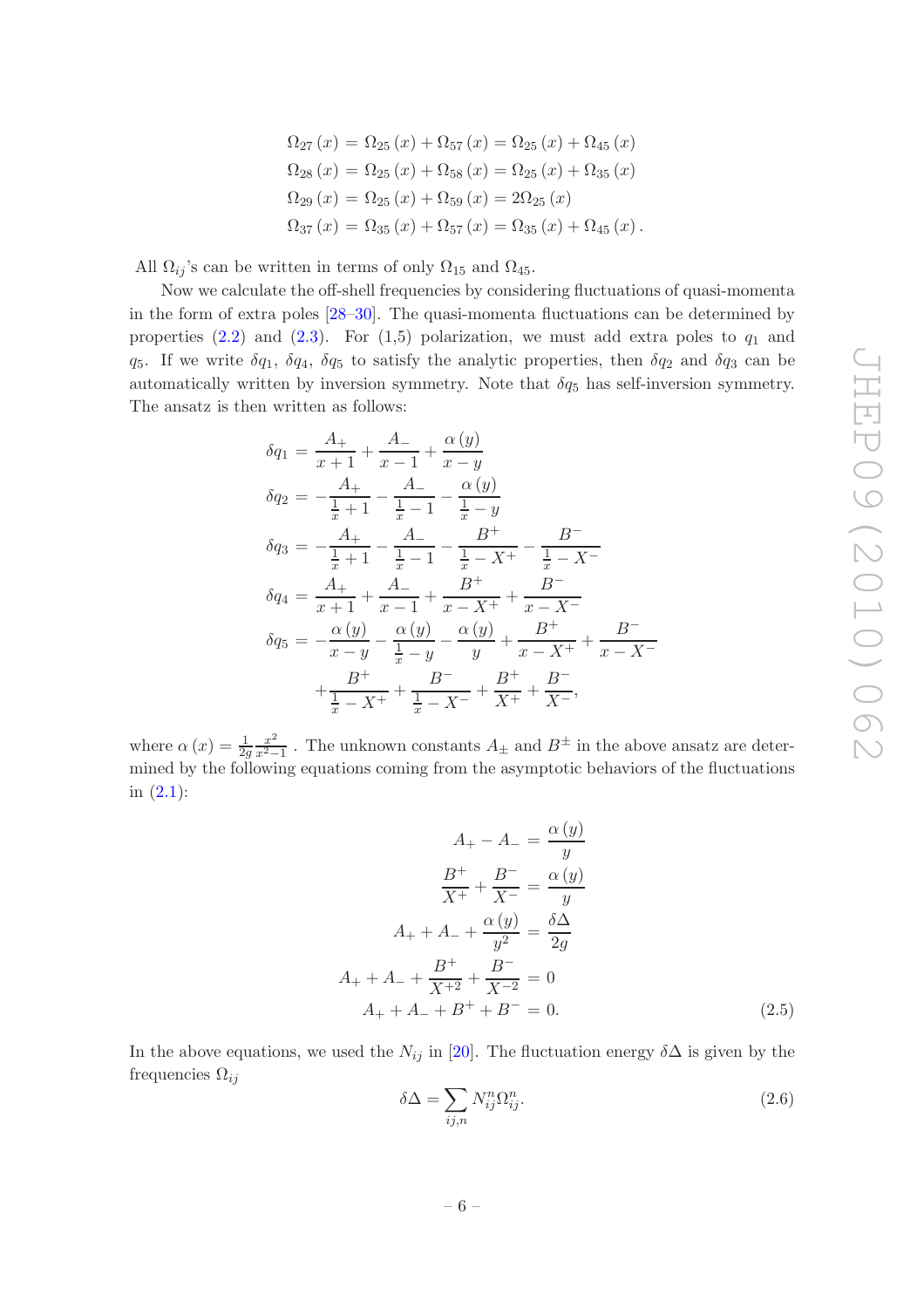For  $(1, 5)$  polarization, all  $N_{ij}$  are zero except  $N_{15}$ . Also, we add just one pole  $(N_{15} = 1)$ . Then, from [\(2.6\)](#page-6-0), we have  $\delta \Delta = \Omega_{15}(y)$ . Now, we can solve  $\delta \Delta$  from [\(2.5\)](#page-6-1),

$$
\delta \Delta = \frac{1}{y^2 - 1} \left( 1 - y \frac{X^+ + X^-}{X^+ X^- + 1} \right).
$$

With the similar argument, we can also compute  $\Omega_{45}(y)$  which turns out to be the same as  $\Omega_{15}(y)$ . Using  $\Omega_{15}(y)$  and  $\Omega_{45}(y)$ , we can obtain frequencies

<span id="page-7-1"></span>
$$
\Omega_{ij}^{\text{light}}(y) = \frac{1}{y^2 - 1} \left( 1 - y \frac{X^+ + X^-}{X^+ X^- + 1} \right),\tag{2.7}
$$

for the light modes, and

<span id="page-7-2"></span>
$$
\Omega_{ij}^{\text{heavy}}(y) = \frac{2}{y^2 - 1} \left( 1 - y \frac{X^+ + X^-}{X^+ + X^- + 1} \right),\tag{2.8}
$$

for the heavy modes, which are twice of those of light modes.

These are exactly the same results as those of [\[20\]](#page-16-10). Similarly, off-shell frequencies for other cases (pair of small and big magnon) can be evaluated. In other cases, we also consider the most general ansatz for fluctuations of quasi-momenta and compare their asymptotic with the conserved charges. Then, we get a set of similar equations as [\(2.5\)](#page-6-1). The result for other magnons is exactly same than that of the small magnon. We can use the off-shell frequencies of the small magnon [\(2.7\)](#page-7-1) and [\(2.8\)](#page-7-2) for all other magnons.

## <span id="page-7-0"></span>2.3 One-loop shifts of dyonic GMs

The leading part of one-loop energy shift is given by the sum of fluctuation frequencies.

$$
\delta \Delta_{\text{one-loop}} = \frac{1}{2} \sum_{ij} \sum_n \left(-1\right)^{F_{ij}} \Omega_{ij}^n = \int \frac{dx}{2\pi i} \partial_x \Omega \left(x\right) \sum_{ij} \gamma_{ij} \left(-1\right)^{F_{ij}} e^{-i(q_i - q_j)}.
$$

Here,  $\gamma_{ij} = 1$  for light modes and  $\gamma_{ij} = 2$  for heavy modes and  $\Omega(x)$  in the last expression is off-shell energy. When we change from infinite summation over  $n$  to integration over  $x$ , there are some non-trivial steps which we have to be careful [\[20,](#page-16-10) [30](#page-17-0), [49](#page-17-6)].

When we evaluate the above integral by using saddle-point approximation, heavy modes can be suppressed because of the factor 2 in exponent. This is related to the fact there are no  $\frac{\alpha x}{x^2-1}$  term in  $q_5$  or  $q_6$ . Hence, only light modes are important in this computation. This fact is consistent with the observation in [\[35](#page-17-7)] that only 8 light degrees of freedom are physical. The other 8 heavy degrees of freedom of superstring theory are unstable.

So we need to compute  $\sum_{ij} (-1)^{F_{ij}} e^{-i(q_i-q_j)}$  where the sum over  $(i, j)$  pairs includes only the light modes. Using quasi-momenta of the small magnon in [\(2.4\)](#page-5-0), we obtain

<span id="page-7-3"></span>
$$
\sum_{ij} (-1)^{F_{ij}} e^{-i(q_i - q_j)} = e^{\frac{-i\alpha x}{x^2 - 1}} \left[ 2\frac{\frac{1}{x} - X^+}{\frac{1}{x} - X^-} \frac{x - X^+}{x - X^-} \frac{X^+}{X^+} + 2\frac{\frac{1}{x} - X^-}{\frac{1}{x} - X^+} \frac{x - X^-}{x - X^+} \frac{X^-}{X^+} + \frac{\frac{1}{x} - X^+}{x - X^+} \frac{X^-}{X^+} \right]
$$

$$
- \frac{\frac{1}{x} - X^+}{\frac{1}{x} - X^-} \sqrt{\frac{X^-}{X^+}} - \frac{x - X^-}{x - X^+} \sqrt{\frac{X^+}{X^-}} - \left( \frac{\frac{1}{x} - X^+}{\frac{1}{x} - X^-} \right)^2 \frac{x - X^+}{x - X^-} \left( \frac{X^-}{X^+} \right)^3
$$

$$
- \frac{\frac{1}{x} - X^-}{\frac{1}{x} - X^+} \left( \frac{x - X^+}{x - X^-} \right)^2 \left( \frac{X^+}{X^-} \right)^3.
$$
(2.9)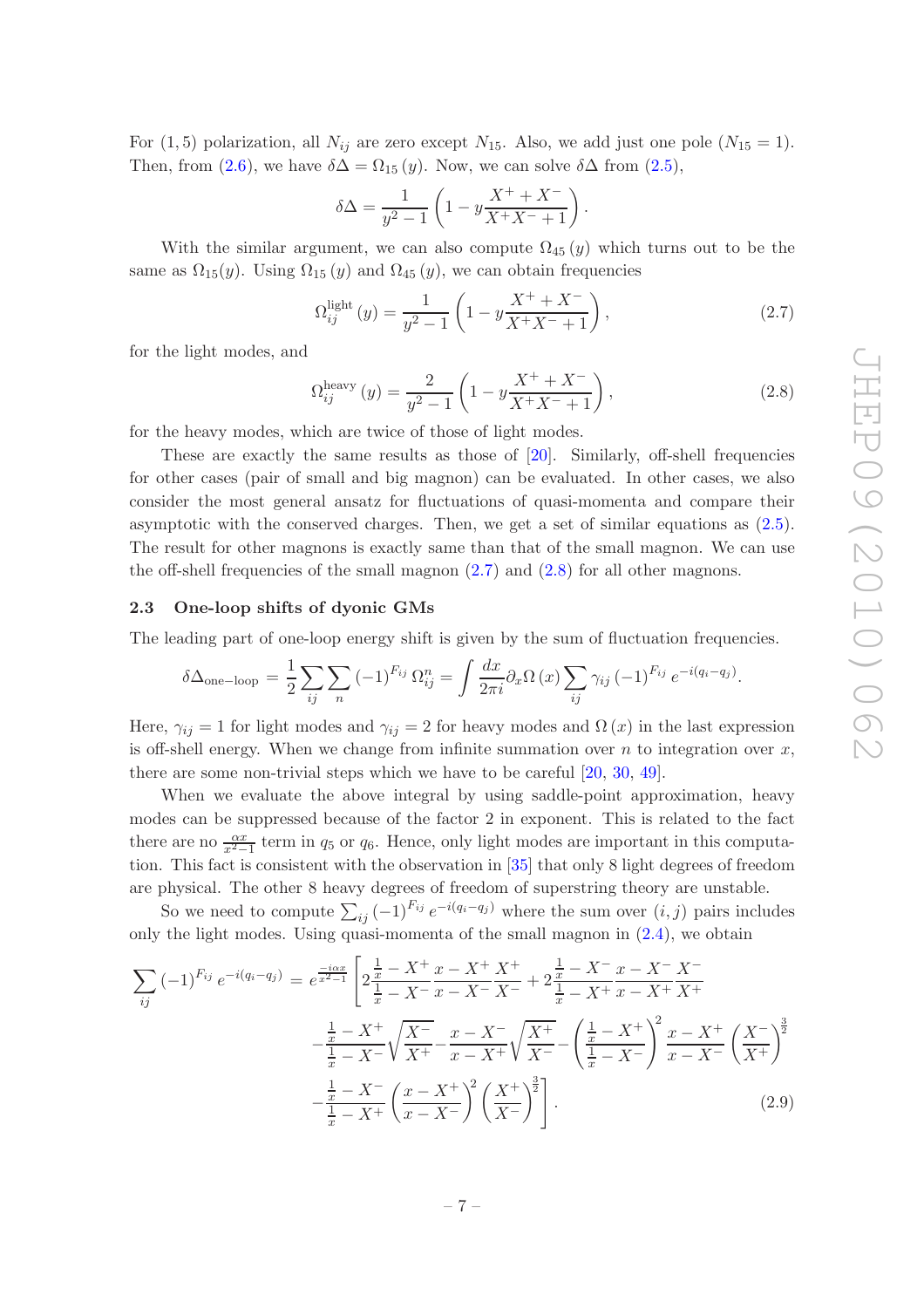The pair of small magnon is obtained by the following ansatz:  $\alpha x$ 

$$
q_1 = -q_{10} = \frac{2}{x^2 - 1}
$$
  
\n
$$
q_2 = -q_9 = \frac{\alpha x}{x^2 - 1}
$$
  
\n
$$
q_3 = -q_8 = \frac{\alpha x}{x^2 - 1} - 2i \log \left( \frac{X^+}{X^-} \right) + 2i \log \left( \frac{\frac{1}{x} - X^+}{\frac{1}{x} - X^-} \right) - p
$$
  
\n
$$
q_4 = -q_7 = \frac{\alpha x}{x^2 - 1} - 2i \log \left( \frac{x - X^+}{x - X^-} \right) - p
$$
  
\n
$$
q_5 = -q_6 = 0,
$$

which leads to

<span id="page-8-2"></span>
$$
\sum_{ij} (-1)^{F_{ij}} e^{-i(q_i - q_j)} = 2e^{\frac{-i\alpha x}{x^2 - 1}} \left[ 2 - \left( \frac{\frac{1}{x} - X^+}{\frac{1}{x} - X^-} \right)^2 \frac{X^-}{X^+} - \left( \frac{x - X^-}{x - X^+} \right)^2 \frac{X^+}{X^-} \right].
$$
 (2.10)

For the big magnon, using the quasi-momenta

<span id="page-8-3"></span>
$$
q_1 = -q_{10} = \frac{\alpha x}{x^2 - 1}
$$
  
\n
$$
q_2 = -q_9 = \frac{\alpha x}{x^2 - 1}
$$
  
\n
$$
q_3 = -q_8 = \frac{\alpha x}{x^2 - 1} - i \log \left( \frac{X^+}{X^-} \right) + i \log \left( \frac{\frac{1}{x} - X^+}{\frac{1}{x} - X^-} \right) - i \log \left( \frac{x - X^+}{x - X^-} \right) - p
$$
  
\n
$$
q_4 = -q_7 = \frac{\alpha x}{x^2 - 1} - i \log \left( \frac{X^+}{X^-} \right) + i \log \left( \frac{\frac{1}{x} - X^+}{\frac{1}{x} - X^-} \right) - i \log \left( \frac{x - X^+}{x - X^-} \right) - p
$$
  
\n
$$
q_5 = -q_6 = 0,
$$
\n(2.11)

we get

<span id="page-8-4"></span>
$$
\sum_{ij} (-1)^{F_{ij}} e^{-i(q_i - q_j)} = 4e^{\frac{-i\alpha x}{x^2 - 1}} \left[ 1 - \frac{\frac{1}{x} - X^+}{\frac{1}{x} - X^-} \frac{x - X^-}{x - X^+} \right].
$$
 (2.12)

The term  $-p$  in [\(2.10\)](#page-8-2) and [\(2.11\)](#page-8-3) are the twists of  $\mathbb{RP}^3$  magnon and big magnon.

# <span id="page-8-0"></span>3 S-matrix and Lüscher formula

We use the Ahn-Nepomechie S-matrix of the  $AdS_4/CFT_3$  [\[13\]](#page-16-3) in the F-term Lüscher formula to compute the quantum corrections for the various dyonic GM states.

## <span id="page-8-1"></span>3.1 S-matrix

The  $\mathcal{N} = 6$  Chern-Simons theory contains two types of fundamental excitations, denoted by A and B, which belong to a fundamental representation of the centrally extended  $su(2|2)$ . The S-matrices among these states are given by

$$
S^{AA}(p_1, p_2) = S^{BB}(p_1, p_2) = S_0(p_1, p_2) \hat{S}(p_1, p_2)
$$
  

$$
S^{AB}(p_1, p_2) = S^{BA}(p_1, p_2) = \tilde{S}_0(p_1, p_2) \hat{S}(p_1, p_2),
$$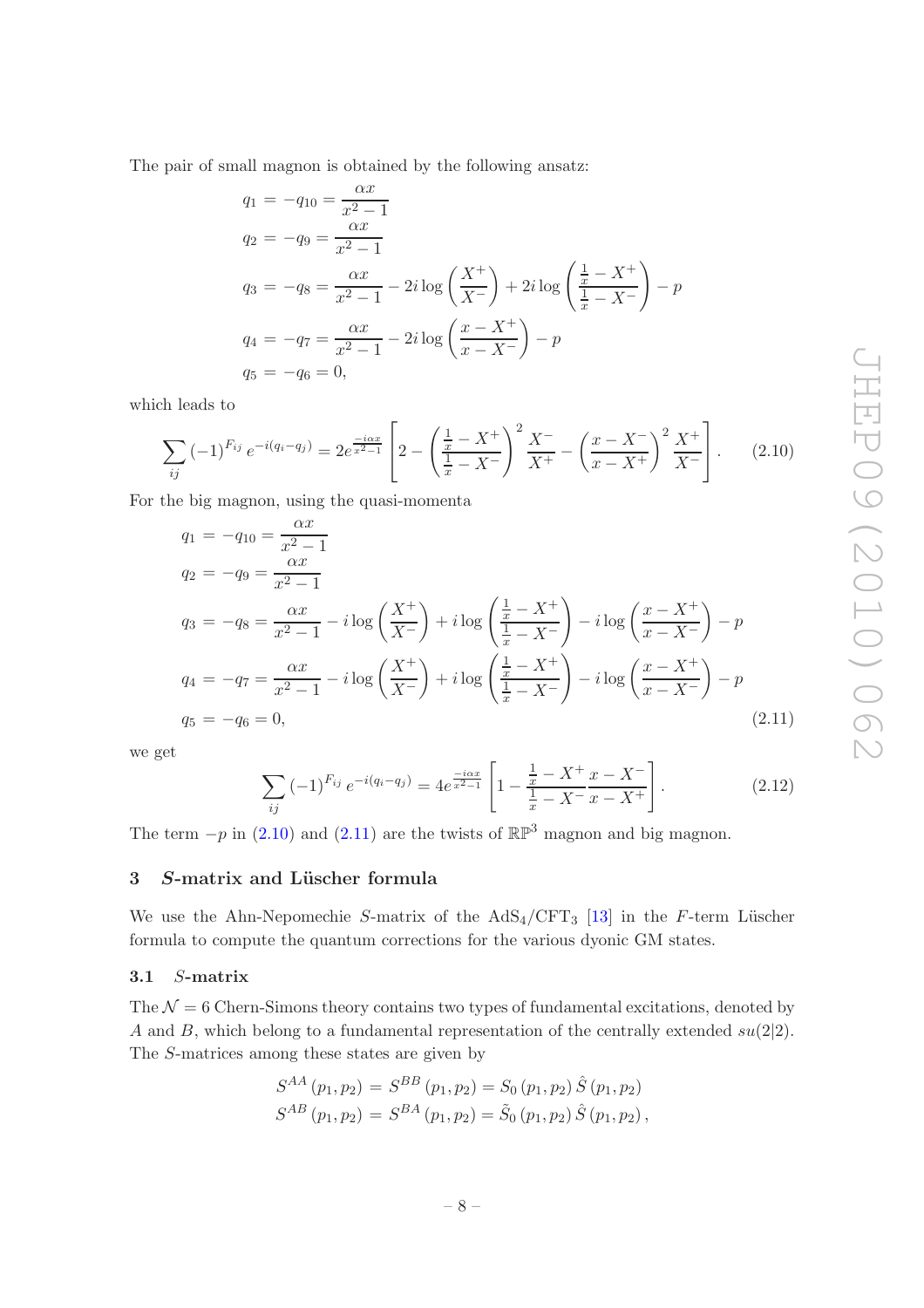where  $\hat{S}$  is the su (2|2)-invariant S-matrix [\[36,](#page-17-8) [37\]](#page-17-9). Main feature of the S-matrix is encoded into the two scalar factors,

$$
S_0 (p_1, p_2) = \frac{1 - \frac{1}{x_1^+ x_2^-}}{1 - \frac{1}{x_1^- x_2^+}} \sigma (p_1, p_2)
$$
  

$$
\tilde{S}_0 (p_1, p_2) = \frac{x_1^- - x_2^+}{x_1^+ - x_2^-} \sigma (p_1, p_2),
$$

where  $\sigma(p_1, p_2)$  is the BES dressing factor [\[38\]](#page-17-10). These scalar factors have been checked classically in [\[39\]](#page-17-11).

Here we compute the leading one-loop correction using the  $F$ -term Lüscher formula which is given by  $[40-42]$ 

$$
\delta E_F = -\int \frac{dq}{2\pi} \left[ 1 - \frac{\varepsilon'_Q(p)}{\varepsilon'_1(q^*)} \right] e^{-iq^*L} \sum_b (-1)^{F_b} \left( S_{ba}^{ba}(q^*, p) - 1 \right). \tag{3.1}
$$

The integrand of the formula consists of the kinematic and the S-matrix factors.

For the kinematical factor we consider first the  $\mathbb{CP}^2$  small magnon whose energy dispersion relation is given by

$$
\Delta - J/2 = \varepsilon_Q (p) = \sqrt{\frac{Q^2}{4} + 16g^2 \sin^2 \frac{p}{2}}.
$$

It is convenient to introduce  $X^{\pm}$  and  $y^{\pm}$  variables defined by

<span id="page-9-0"></span>
$$
X^{+} - X^{-} + \frac{1}{X^{+}} - \frac{1}{X^{-}} = \frac{iQ}{2g}
$$
  

$$
y^{+} - y^{-} + \frac{1}{y^{+}} - \frac{1}{y^{-}} = \frac{i}{2g}
$$
  

$$
\frac{X^{+}}{X^{-}} = e^{ip}, \qquad \frac{y^{+}}{y^{-}} = e^{iq^{*}}.
$$
 (3.2)

To compare the kinematic factor with algebraic curve results, we introduce a variable  $x$ defined by [\[25](#page-16-13), [30\]](#page-17-0).

$$
x + \frac{1}{x} \pm \frac{i}{4g} = y^{\pm} + \frac{1}{y^{\pm}},
$$

which leads to

$$
y^{\pm} = x \pm \frac{ix^2}{4g\left(x^2 - 1\right)}
$$

at strong coupling limit. The dispersion relation of virtual fundamental GM in this limit becomes

$$
\varepsilon_1(q^*) = \frac{g}{i} \left( y^+ - y^- - \frac{1}{y^+} + \frac{1}{y^-} \right) = \frac{1}{2} \frac{x^2 + 1}{x^2 - 1}.
$$

From [\(3.2\)](#page-9-0), one gets

$$
e^{iq^*} \simeq 1 + iq^* = 1 + i \frac{x}{g(x^2 - 1)}.
$$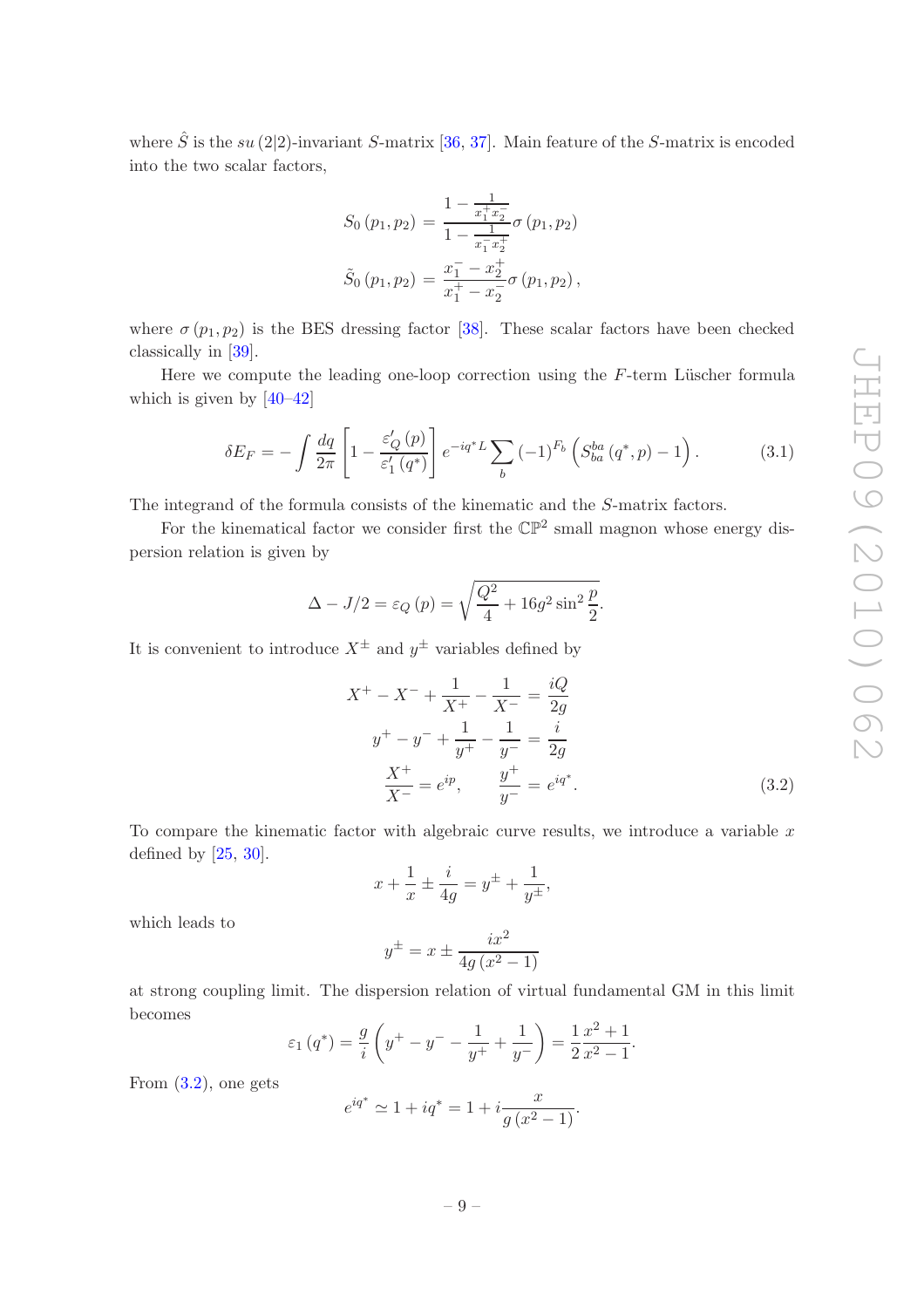Also from  $q^2 + \varepsilon'^2(q^*) = 0$ , q can be written as

$$
q = \frac{i}{2} \frac{x^2 + 1}{x^2 - 1}.
$$

From these, we can get

$$
\varepsilon'_{Q}(p) = g\left(\frac{X^+ + X^-}{X^+X^- + 1}\right)
$$

$$
\varepsilon'_{1}(q^*) = g\left(\frac{2x}{x^2 + 1}\right).
$$

Inserting these into the kinematic factor and changing the integration variable to  $x$ , one can get the same kinematic factor as that of the algebraic curve computation,

$$
\delta E_{\text{one-loop}}^F = \int \frac{dx}{2\pi i} \partial_x \Omega(x) e^{-\frac{ixJ}{2g(x^2-1)}} \sum_b (-1)^{F_b} S_{b1_Q}^{b1_Q}(q^*, p).
$$

For other types of dyonic GMs, the results stand in the same way.

The S-matrix factor in the Lüscher formula contains scatterings between virtual and physical particles. In the leading order, only fundamental particles contribute to the sum over virtual particles  $b = 1, 2, 3, 4$  of both A and B types. The physical particles are dyonic GMs in  $su(2)$  sector which are bound states of Q number of bosonic particles with  $su(2|2)$ index  $a = 1_Q = (11 \dots 1)$ . Since the physical particles carry  $su(2|2)$  index 1, the relevant S-matrix elements are

$$
\hat{S}_{11}^{11} = a_1(p_1, p_2), \quad \hat{S}_{21}^{21} = a_1(p_1, p_2) + a_2(p_1, p_2), \quad \hat{S}_{31}^{31} = \hat{S}_{41}^{41} = a_6(p_1, p_2),
$$
  
\n
$$
a_1(p_1, p_2) = \frac{x_2^- - x_1^+}{x_2^+ - x_1^-} \frac{\eta_1 \eta_2}{\tilde{\eta}_1 \tilde{\eta}_2}
$$
  
\n
$$
a_2(p_1, p_2) = \frac{(x_1^- - x_1^+)(x_2^- - x_2^+)(x_2^- - x_1^+)}{(x_1^- - x_2^+)(x_2^- x_1^- - x_2^+ x_1^+)} \frac{\eta_1 \eta_2}{\tilde{\eta}_1 \tilde{\eta}_2}
$$
  
\n
$$
a_6(p_1, p_2) = \frac{x_1^+ - x_2^+}{x_1^- - x_2^+} \frac{\eta_2}{\tilde{\eta}_2}.
$$

We choose the phase factors  $\eta_i$  in the string frame [\[36\]](#page-17-8)

$$
\frac{\eta_1}{\tilde{\eta}_1} = \sqrt{\frac{x_2^+}{x_2^-}}, \ \ \frac{\eta_2}{\tilde{\eta}_2} = \sqrt{\frac{x_1^-}{x_1^+}}.
$$

The relevant S-matrix elements for the dyonic magnons are  $S^{AA^{b1}Q}_{b1Q}$  $\frac{b1_Q}{b1_Q}$  and  $\frac{SBA^{b1_Q}}{b1_Q}$  $\frac{b_1}{b_1}_Q$  which are given by [\[26](#page-16-14)]

<span id="page-10-0"></span>
$$
S^{AA}{}_{b1Q}^{b1Q} = \prod_{k=1}^{Q} \left( \frac{1 - \frac{1}{y + x_k^-}}{1 - \frac{1}{y - x_k^+}} \sigma_{BES} \left( y, x_k \right) \hat{S}_{b1}^{b1}(y, x_k) \right) \tag{3.3}
$$

$$
S^{BA}_{blQ}^{blQ} = \prod_{k=1}^{Q} \left( \frac{y^- - x_k^+}{y^+ - x_k^-} \sigma_{BES} \left( y, x_k \right) \hat{S}_{bl}^{bl}(y, x_k) \right). \tag{3.4}
$$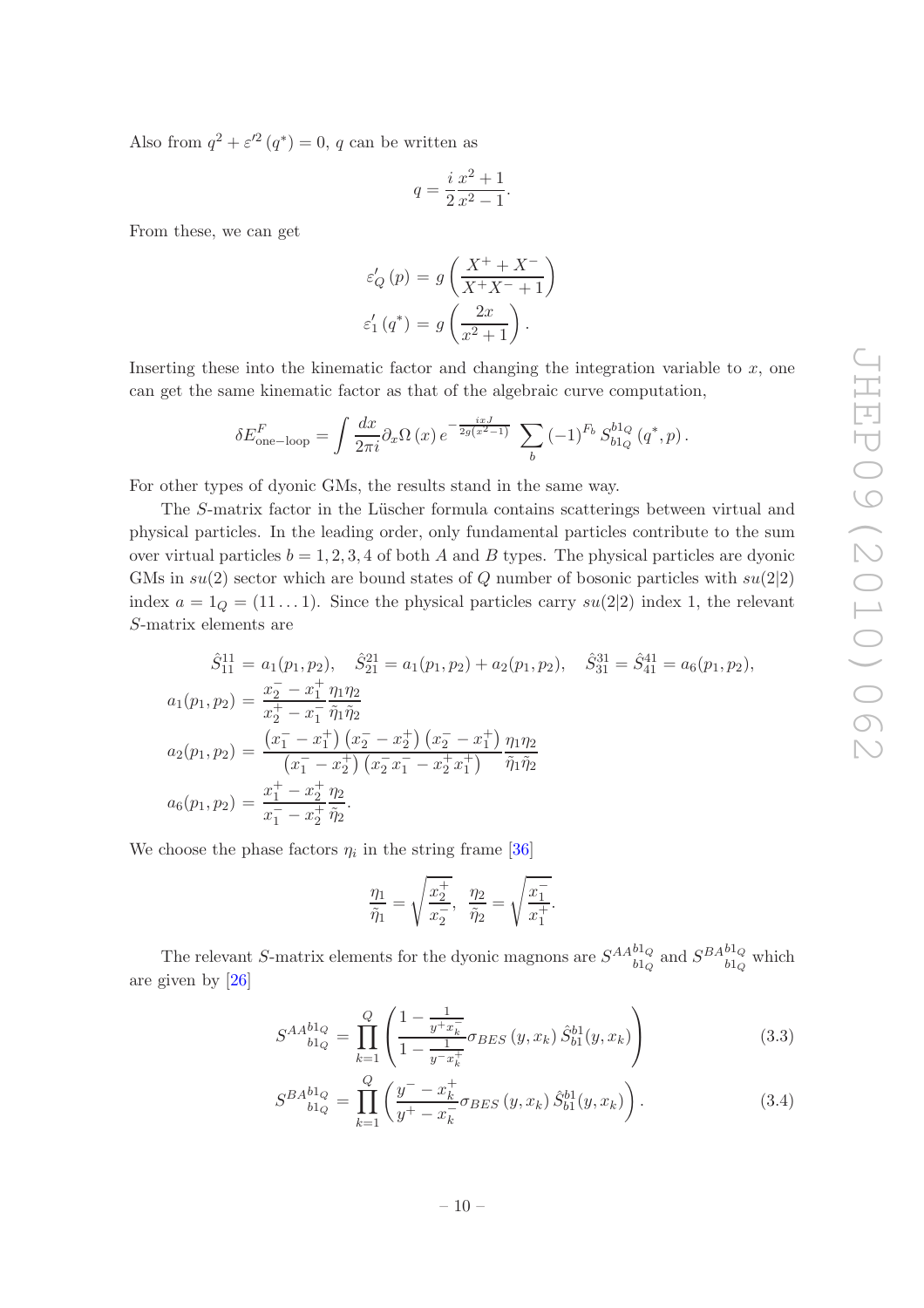From these, we obtain

$$
\sum_{b} (-1)^{F_b} S^{AA}_{blQ} = \sigma_{BES}(y, X) \frac{\eta(X)}{\tilde{\eta}(X)} \left(\frac{\eta(y)}{\tilde{\eta}(y)}\right)^Q (s_1 + s_2 - s_3 - s_4) S_{BDS}^Q
$$
  

$$
\sum_{b} (-1)^{F_b} S^{BA}_{blQ} = \sigma_{BES}(y, X) \frac{\eta(X)}{\tilde{\eta}(X)} \left(\frac{\eta(y)}{\tilde{\eta}(y)}\right)^Q (s_1 + s_2 - s_3 - s_4).
$$

where we defined  $x_1^- = X^-$ ,  $x_Q^+ = X^+$ , and  $x_k^- = x_{k-1}^+$ . The  $s_b$ s defined by

$$
s_b = \prod_{k=1}^{Q} \frac{\hat{S}_{b1}^{b1}(y, x_k)}{\hat{S}_{11}^{11}(y, x_k)}
$$

can be written as

<span id="page-11-1"></span>
$$
s_1 = 1, \t s_2 = \left(\frac{y^+ - X^+}{y^+ - X^-}\right) \left(\frac{1 - \frac{1}{y^- X^+}}{1 - \frac{1}{y^- X^-}}\right)
$$
  

$$
s_3 = s_4 = \left(\frac{y^+ - X^+}{y^+ - X^-}\right) \frac{\tilde{\eta}(X)}{\eta(X)}.
$$
(3.5)

The dressing factor and  $S_{BDS}$  of bound-state in this limit are given by [\[30](#page-17-0), [44\]](#page-17-14)

<span id="page-11-2"></span>
$$
\sigma_{BES}(y, X) = \left(\frac{y - \frac{1}{X^{+}}}{y - \frac{1}{X^{-}}}\right) e^{\frac{-ix}{2g(x^{2}-1)}(\Delta - J/2 - Q)}
$$

$$
S_{BDS}^{Q} = \frac{(y^{+} - X^{-})\left(1 - \frac{1}{y^{+}X^{-}}\right)\left(y^{-} - X^{-}\right)\left(1 - \frac{1}{y^{-}X^{-}}\right)}{(y^{-} - X^{+})\left(1 - \frac{1}{y^{-}X^{+}}\right)\left(y^{+} - X^{+}\right)\left(1 - \frac{1}{y^{+}X^{+}}\right)}.
$$
(3.6)

# <span id="page-11-0"></span>3.2 Small dyonic magnon  $(\mathbb{CP}^2)$

Dyonic small magnon is a bound-state of A-particles or B-particles. Because the S-matrices are invariant under  $A \leftrightarrow B$ , we can only consider a A-particle without loss of generality. Then we can write the S-matrix elements for small dyonic magnon as below:

$$
\sum_{b} (-1)^{F_b} S_{b1_Q}^{b1_Q} (q^*, p) = \sum_{b} (-1)^{F_b} \left( S^{AA}_{b1_Q} + S^{BA}_{b1_Q}^{b1_Q} \right). \tag{3.7}
$$

We can approximate  $y^{\pm} = x$  in the strong coupling limit for the leading F-term integration and get

$$
\frac{\eta(X)}{\tilde{\eta}(X)} = e^{\frac{ip}{2}}, \qquad \left(\frac{\eta(y)}{\tilde{\eta}(y)}\right)^Q = e^{-i\frac{xQ}{2g(x^2-1)}}.
$$
\n(3.8)

These lead to the one-loop correction as follows:

$$
\delta \Delta_F = \int \frac{dx}{2\pi i} \partial_x \Omega \left( x \right) e^{-i\Delta \frac{x}{2g(x^2 - 1)}} \left[ \left( \frac{x - \frac{1}{X^+}}{x - \frac{1}{X^-}} \right) e^{\frac{ip}{2}} + \left( \frac{x - X^-}{x - X^+} \right) e^{\frac{ip}{2}} \right] + \left( \frac{x - \frac{1}{X^-}}{x - \frac{1}{X^+}} \right) \left( \frac{x - X^-}{x - X^+} \right)^2 e^{\frac{ip}{2}} + \left( \frac{x - \frac{1}{X^+}}{x - \frac{1}{X^-}} \right)^2 \left( \frac{x - X^+}{x - X^-} \right) e^{\frac{ip}{2}} - 2 \left( \frac{x - \frac{1}{X^+}}{x - \frac{1}{X^-}} \right) \left( \frac{x - X^+}{x - X^-} \right) - 2 \left( \frac{x - \frac{1}{X^-}}{x - \frac{1}{X^+}} \right) \left( \frac{x - X^-}{x - X^+} \right) . \tag{3.9}
$$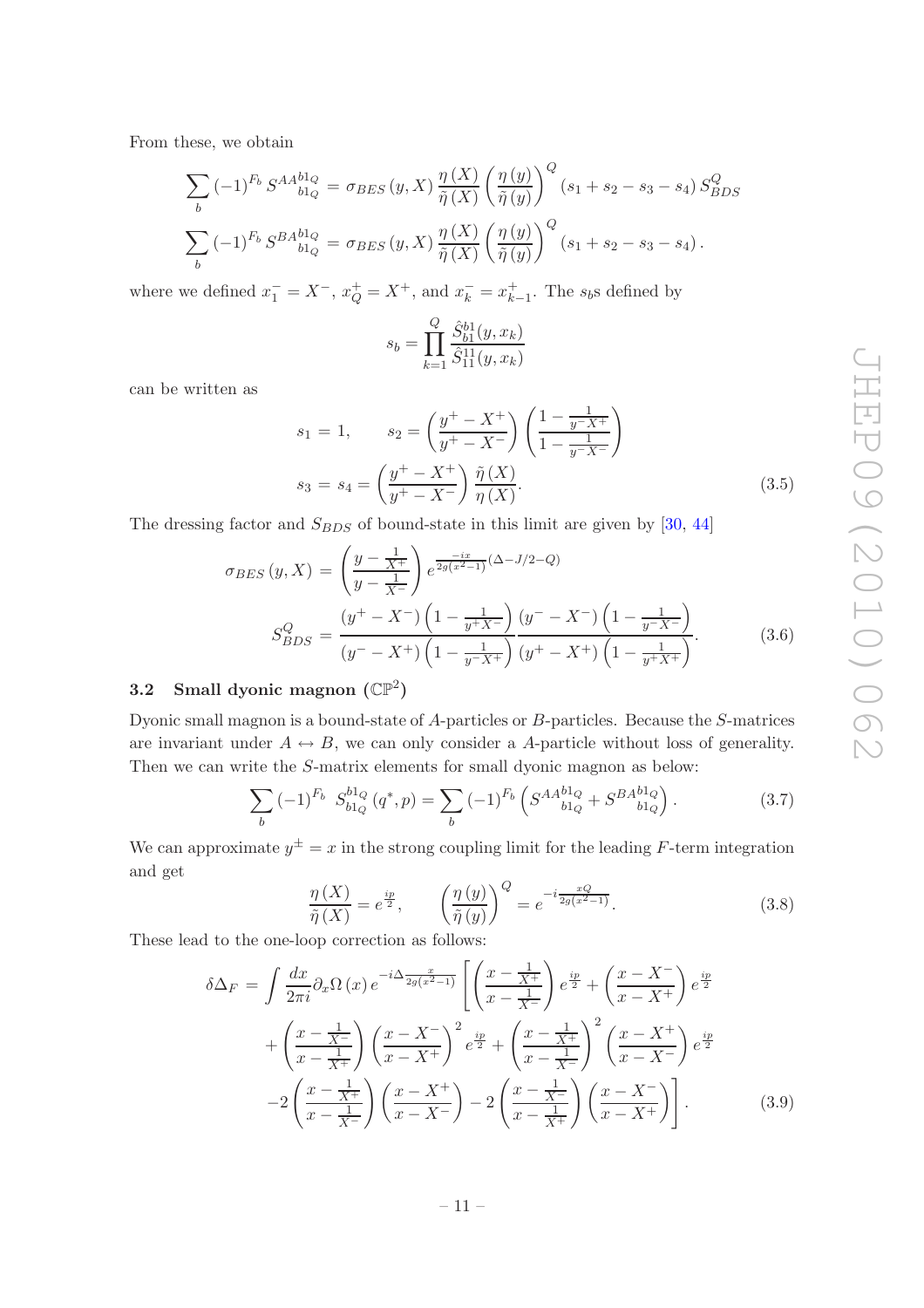It can be easily seen that the expression in bracket with the exponential factor in front is exactly the same as the result in [\(2.9\)](#page-7-3) in algebraic curve for small dyonic magnon.

# <span id="page-12-0"></span>3.3 Pair of small dyonic magnon  $(\mathbb{RP}^3)$

In case of  $\mathbb{RP}^3$  dyonic magnon, we need to consider a pair of A and B type dyonic GMs in the physical state with the same momentum  $p_1 = p_2 = p$  [\[26\]](#page-16-14). The F-term Lüscher formula becomes [\[25\]](#page-16-13)

$$
\sum_{b} (-1)^{F_b} S_{b1_Q}^{b1_Q} (q^*, p) = \sum_{b} (-1)^{F_b} \left( S^{AA}_{b1_Q} S^{AB}_{b1_Q}^{b1_Q} + S^{BA}_{b1_Q}^{b1_Q} S^{BB}_{b1_Q}^{b1_Q} \right)
$$

$$
= 2 \sum_{b} (-1)^{F_b} S^{AA}_{b1_Q} S^{BA}_{b1_Q}.
$$
(3.10)

Using the S-matrix elements in  $(3.3)$  and  $(3.4)$ , we obtain

$$
\delta \Delta_F = \int \frac{dx}{2\pi i} \partial_x \Omega(x) e^{-i\Delta \frac{x}{2g(x^2-1)}} \left[ 4 - 2 \left( \frac{x - \frac{1}{X^+}}{x - \frac{1}{X^-}} \right)^2 e^{ip} - 2 \left( \frac{x - X^-}{x - X^+} \right)^2 e^{ip} \right].
$$

By comparing this with [\(2.10\)](#page-8-2) of algebraic curve, one can confirm that the energy shift from both methods agree each other.

## <span id="page-12-1"></span>3.4 Big magnon

Particle interpretation of big magnon is not clear until now. We propose that big magnon may be superposition of a small magnon and an "anti-small magnon". The anti-small magnon has the same momentum as the usual small magnon but the quantum number  $-Q$ . Then, we can compute S-matrix elements as below:

$$
\sum_{b} (-1)^{F_b} S_{ba}^{ba} (q^*, p) = \sum_{b} (-1)^{F_b} \left( S^{AA_{b1Q}^{b1Q}} S^{AA'}_{b1_{-Q}} + S^{BA_{b1Q}^{b1Q}} S^{BA'}_{b1_{-Q}}^{b1_{-Q}} \right).
$$

From these S-matrix elements, we have

$$
\sum (-1)^{F_b} \left( S_{ba}^{ba} (q^*, p) \right) = 2 \prod_{k=1}^{Q} \left[ \left( \frac{1 - \frac{1}{y^+ X_k^-}}{1 - \frac{1}{y^- X_k^+}} \right) \left( \frac{y^+ - X_k^-}{y^- - X_k^+} \right) \left( \frac{1 - \frac{X_k^+}{y^+}}{1 - \frac{X_k^-}{y^-}} \right) \left( \frac{y^+ - \frac{1}{X_k^+}}{y^- - \frac{1}{X_k^-}} \right) \right]
$$
  
\$\times \left( \frac{y - \frac{1}{X\_Q^+}}{y - \frac{1}{X\_Q^-}} \right) \left( \frac{y - X\_Q^-}{y - X\_Q^+} \right) \left( \frac{\eta \left( X^Q \right)}{\tilde{\eta} \left( X^Q \right)} \right)^2 e^{-i(\Delta - J) \frac{x}{2g(x^2 - 1)}} \left( 1 + s\_2 s\_2' - 2s\_3 s\_3' \right).

The primed quantities,  $A', s'_2$  and  $s'_3$ , are related to those unprimed by  $X^{\pm} \to \frac{1}{X^{\mp}}$  which is equivalent to changing  $Q \rightarrow -Q$ . From the S-matrix element, the one-loop correction of big magnon is given by

$$
\delta \Delta_F = \int \frac{dx}{2\pi i} \partial_x \Omega(x) e^{-i\Delta \frac{x}{2g(x^2-1)}} 4 \left[ 1 - \left( \frac{x - \frac{1}{X^+}}{x - \frac{1}{X^-}} \right) \left( \frac{x - X^-}{x - X^+} \right) e^{ip} \right].
$$

This result matches exactly with that of the algebraic curve [\(2.12\)](#page-8-4). The one-loop corrections for pair of small magnon and big magnon are exactly the same in the non-dyonic limit. While the physical meaning of the anti-magnon state is not clear, the one-loop correction analysis suggests how to express the big magnon state in terms of the on-shell particles.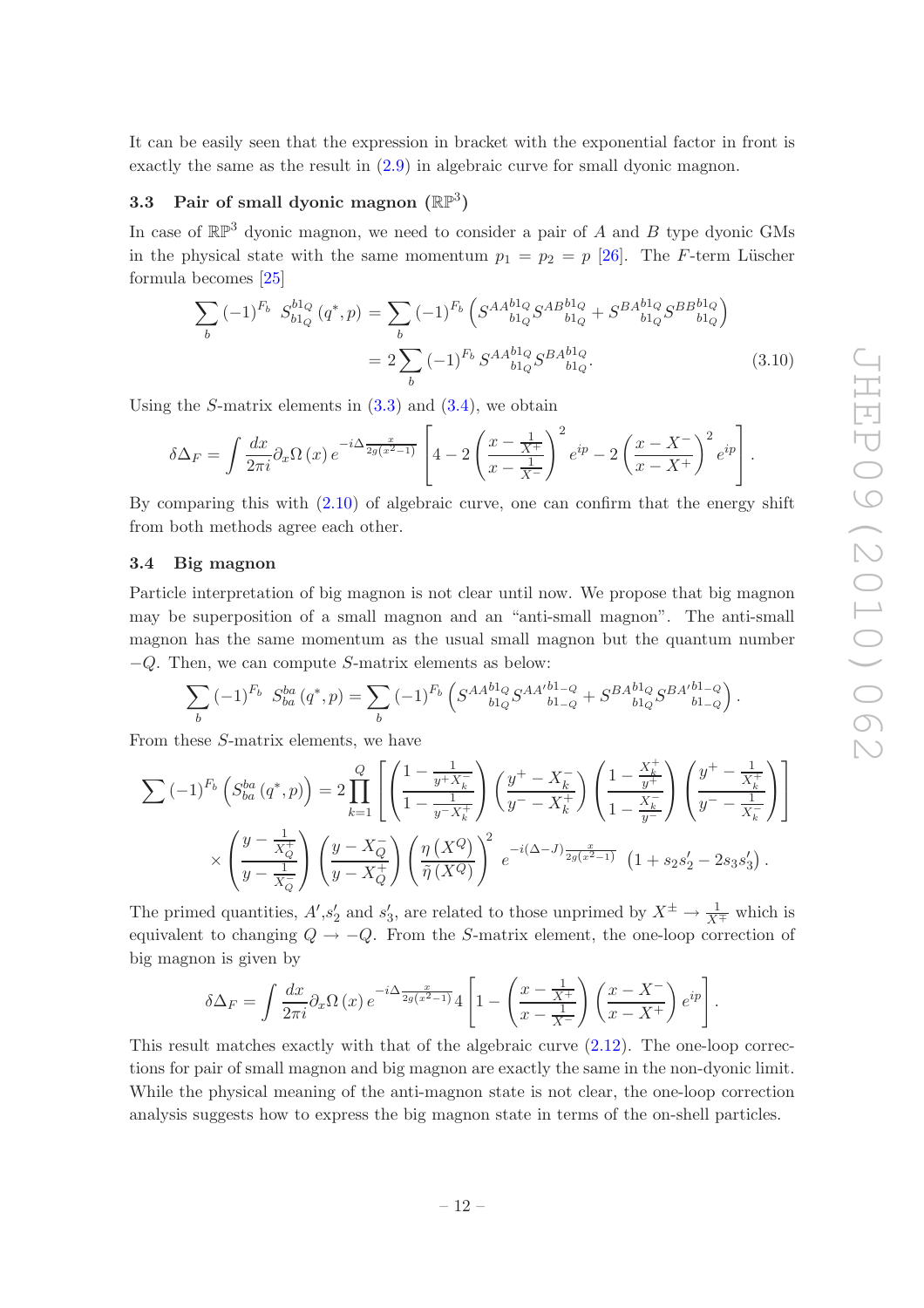## <span id="page-13-0"></span>4 Multi dyonic magnons

As authors of  $[24, 32, 33]$  $[24, 32, 33]$  $[24, 32, 33]$  $[24, 32, 33]$  first explain, in algebraic curve technology, the case of  $(N, M)$ type magnon is realized as a sum of  $N$  resolvents of  $u$  and  $M$  resolvents of  $v$  type. The meaning of the r-type resolvent is not clear in the S-matrix interpretation. So, we set the r-type resolvent to zero and consider only N-number of  $u$ -type excitations and M-number of v-type excitations. These correspond to general excitations of  $N$ -number of  $A$ -type dyonic magnons and M-number of B-type dyonic magnons in spin chain.  $\mathbb{CP}^2$  and  $\mathbb{RP}^3$ magnons are special cases of this general multi-magnon state. To compute one-loop finite size effects for such configurations of magnons, we use the following quasi-momenta ansatz:

$$
q_{1} = -q_{10} = \frac{\alpha x}{x^{2} - 1}
$$
  
\n
$$
q_{2} = -q_{9} = \frac{\alpha x}{x^{2} - 1}
$$
  
\n
$$
q_{3} = -q_{8} = \frac{\alpha x}{x^{2} - 1} + \sum_{k=1}^{N} \left( G_{u}^{k}(0) - G_{u}^{k}\left(\frac{1}{x}\right) \right) + \sum_{k=N+1}^{N+M} \left( G_{v}^{k}(0) - G_{v}^{k}\left(\frac{1}{x}\right) \right) + \sum_{i=1}^{N+M} \tau_{i}
$$
  
\n
$$
q_{4} = -q_{7} = \frac{\alpha x}{x^{2} - 1} + \sum_{k=1}^{N} G_{u}^{k}(x) + \sum_{k=N+1}^{N+M} G_{v}^{k}(x) + \sum_{i=1}^{N+M} \tau_{i}
$$
  
\n
$$
q_{5} = -q_{6} = \sum_{k=1}^{N} \left( G_{u}^{k}(x) - G_{u}^{k}(0) + G_{u}^{k}\left(\frac{1}{x}\right) \right) + \sum_{k=N+1}^{N+M} \left( -G_{v}^{k}(x) + G_{v}^{k}(0) - G_{v}^{k}\left(\frac{1}{x}\right) \right).
$$

Here,  $G_u^k(x)$  and  $G_v^k(x)$  are all the same with  $G_{\text{magnon}} = -i \log \left( \frac{x - X_k^+}{x - X_k^-} \right)$ ) and  $\tau_i = -\frac{p_i}{2}$  $\frac{b_i}{2}$ .

The problem here is that unknown functions in the fluctuations of quasi-momenta can not be completely determined by the constraint equations coming from asymptotic limit. So we get some undetermined functions  $\alpha_l$  which satisfy  $\sum_l \alpha_l = 1$  where the index l runs from 1 to  $N + M$ . This feature of the fluctuation frequencies for multi-particle states is noticed first in [\[45\]](#page-17-15) for  $\mathcal{N} = 4$  SYM. In AdS<sub>4</sub>/CFT<sub>3</sub>, off-shell frequencies are as below.

$$
\Omega_{ij}^{\text{light}}(x) = \frac{1}{x^2 - 1} \left( 1 - \sum_{l} \alpha_l \left( x \frac{X_l^+ + X_l^-}{X_l^+ X_l^- + 1} \right) \right) = \Omega_{\text{multi}}(x)
$$

$$
\Omega_{ij}^{\text{heavy}}(x) = \frac{2}{x^2 - 1} \left( 1 - \sum_{l} \alpha_l \left( x \frac{X_l^+ + X_l^-}{X_l^+ X_l^- + 1} \right) \right).
$$

We obtain the integral representation of the one-loop effect as before by using  $\Omega_{\text{multi}}(x)$ and quasi-momenta for multi-magnons configurations.

<span id="page-13-1"></span>
$$
\sum_{ij} (-1)^{F_{ij}} e^{-i(q_i - q_j)} = \left( \prod_{i=1}^{N} \left( \frac{x - \frac{1}{X_i^-}}{x - \frac{1}{X_i^+}} \right)^2 \left( \frac{x - X_i^-}{x - X_i^+} \right)^2 + \prod_{j=N+1}^{N+M} \left( \frac{x - \frac{1}{X_j^-}}{x - \frac{1}{X_j^+}} \right)^2 \left( \frac{x - X_j^-}{x - X_j^+} \right)^2 \right)
$$

$$
\times \left( 1 + \prod_{i=1}^{M+N} \left( \frac{x - \frac{1}{X_i^+}}{x - \frac{1}{X_i^-}} \right) \left( \frac{x - X_i^+}{x - X_i^-} \right) - 2 \prod_{j=1}^{N+M} \left( \frac{x - X_j^+}{x - X_j^-} \right) \sqrt{\frac{X_i^-}{X_i^+}} \right)
$$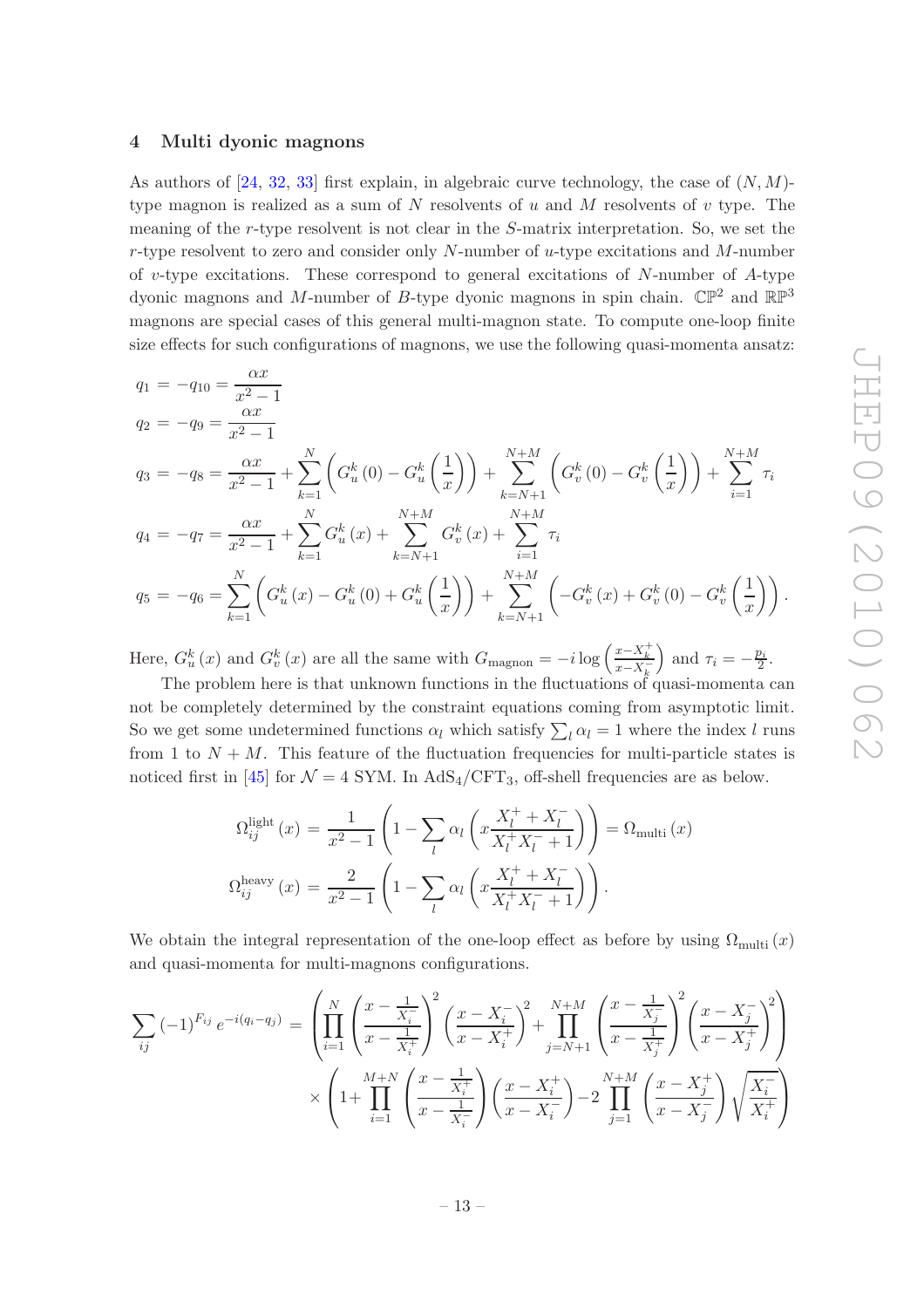$$
\times \prod_{i=1}^{N+M} \left( \frac{x - \frac{1}{X_i^+}}{x - \frac{1}{X_i^-}} \right) \sqrt{\frac{X_i^+}{X_i^-}}.
$$
\n(4.1)

Here  $(i, j)$  pairs include only light modes. To compare this with multi-particle Lüscher formula, we need to compute the S-matrix factor which includes scatterings between a virtual fundamental magnon and multi dyonic magnons. The S-matrix factor is given by

$$
\sum (-1)^{F_b} S_{\text{multi}} = \sigma_{BES} \left( y, X_1^{Q_1} \right) \cdots \sigma_{BES} \left( y, X_{N+M}^{Q_{N+M}} \right) \frac{\eta \left( X_1^{Q_1} \right)}{\tilde{\eta} \left( X_1^{Q_1} \right)} \cdots \frac{\eta \left( X_{N+M}^{Q_{N+M}} \right)}{\tilde{\eta} \left( X_{N+M}^{Q_{N+M}} \right)}
$$
\n
$$
\times \left( \prod_{i=1}^N S_{BDS} \left( y, X_i^{Q_i} \right) + \prod_{i=N+1}^{N+M} S_{BDS} \left( y, X_i^{Q_i} \right) \right) \left( \frac{\eta \left( y \right)}{\tilde{\eta} \left( y \right)} \right)^{\sum Q_i} \sum_b (-1)^{F_b} \prod_{i=1}^{N+M} s_b(p_i).
$$

Using  $s_b(p)$  defined in [\(3.5\)](#page-11-1) and  $S_{RDS}$  in [\(3.6\)](#page-11-2), we can obtain the final expression

$$
\delta \Delta_F^{\text{multi}} = \int \frac{dx}{2\pi i} \partial_x \Omega_{multi} (x) e^{-i\Delta_{total}} \frac{x}{2g(x^2 - 1)} \times \prod_{i=1}^{N+M} \left( \frac{x - \frac{1}{X_i^+}}{x - \frac{1}{X_i^-}} \sqrt{\frac{X_i^+}{X_i^-}} \right) \times \left( \prod_{i=1}^N \left( \frac{x - X_i^-}{x - X_i^+} \right)^2 \left( \frac{x - \frac{1}{X_i^-}}{x - \frac{1}{X_i^+}} \right)^2 + \prod_{j=N+1}^{N+M} \left( \frac{x - X_j^-}{x - X_j^+} \right)^2 \left( \frac{x - \frac{1}{X_j^-}}{x - \frac{1}{X_j^+}} \right)^2 \right) \times \left( 1 + \prod_{k=1}^{N+M} \left( \frac{x - X_k^+}{x - X_k^-} \right) \left( \frac{x - \frac{1}{X_k^+}}{x - \frac{1}{X_k^-}} \right) - 2 \prod_{l=1}^{N+M} \left( \frac{x - X_l^+}{x - X_l^-} \right) \sqrt{\frac{X_l^-}{X_l^+}} \right).
$$

Here we have used multi-particle Lüscher formula  $[45]$ . It is straightforward to check that this result matches with the algebraic curve result [\(4.1\)](#page-13-1).

## <span id="page-14-0"></span>5 Conclusions

In this paper we have computed the quantum finite-size effects for  $\mathbb{CP}^2$ ,  $\mathbb{RP}^3$ , and big magnons and general combination of these magnons. We have computed the off-shell frequencies of magnons from the fluctuations of quasi-momenta and summed over all the physical polarizations. We have shown that these results agree with the  $F$ -term Lüscher formula based on the  $AdS_4/CFT_3$  S-matrix proposed in [\[13](#page-16-3)]. This provides a stringent check for the S-matrix up to the one-loop order as well as the off-shell algebraic curve method.

In the computations, we have noticed that the unstable heavy modes should be suppressed in the  $AdS_4 \times \mathbb{CP}^3$  algebraic curve. We also provide an on-shell particle interpretation of the big magnon, which was found in the context of the algebraic curve [\[20](#page-16-10)] and the dressing methods  $[21-23]$ , as a bound-state of two small dyonic magnons with  $u(1)$ charges  $Q$  and  $-Q$ , respectively. Our result shows that the Lüscher F-term based on this particle interpretation correctly reproduces the one-loop energy shift from the algebraic curve method. It is not clear at this moment if this is just mathematical coincidence or has a deeper physical meaning. In the  $AdS_5/CFT_4$  context, it has been argued that a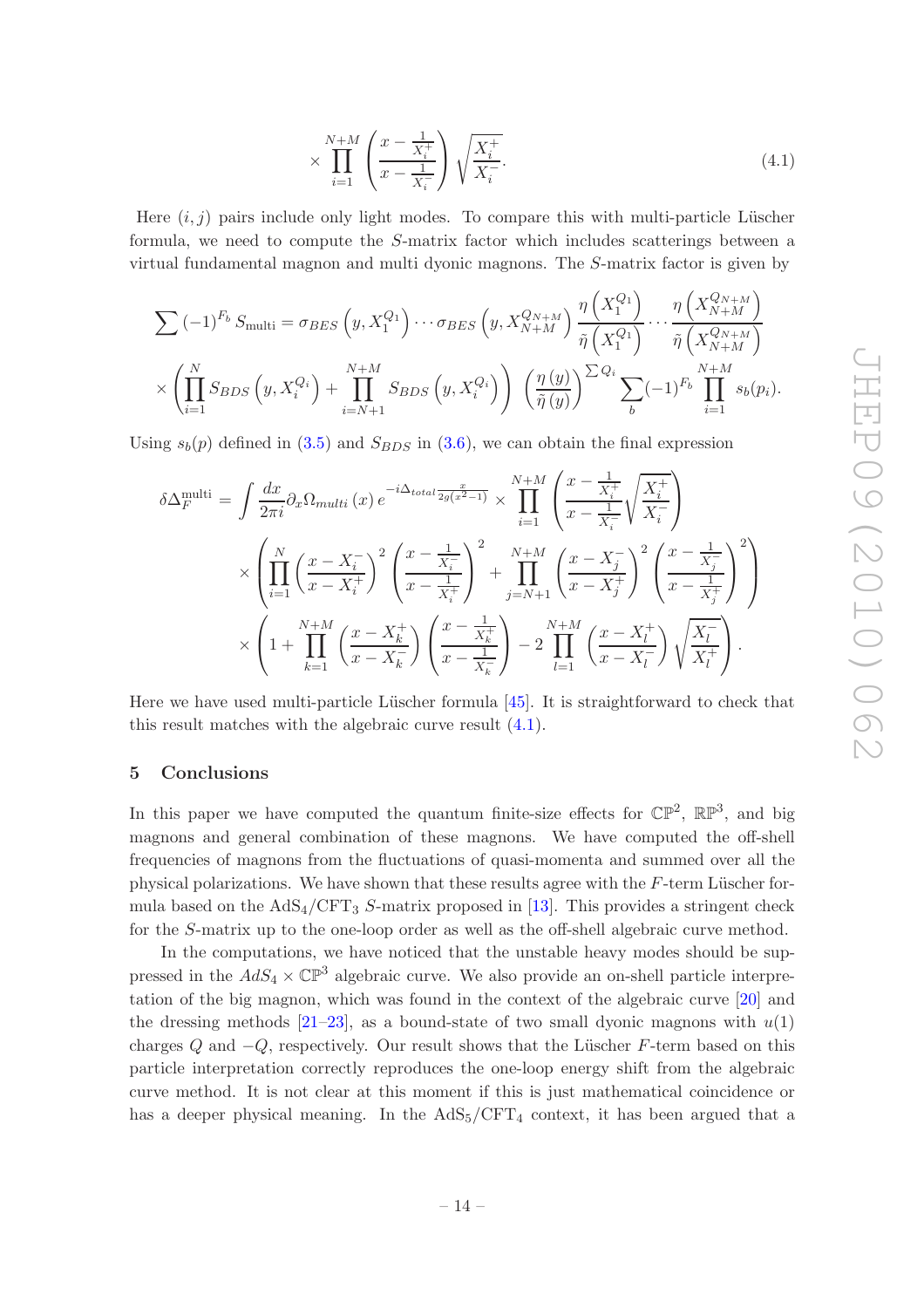dyonic magnon state with  $-Q$  is an anti-magnon state which is obtained by reversing time direction [\[46\]](#page-17-16). It will be interesting if this argument also applies to  $AdS_4/CFT_3$ .

The undetermined functions  $\alpha_l$  arising in the algebraic curve method for multi-magnon states should be determined in the S-matrix approach. For example, the multi-particle Lüscher formula in  $[47]$  doesn't include any such functions. In fact, these functions are related with the variation of Bethe-Yang equations. Therefore, we can compute  $\alpha_l$  from Bethe-Yang equations. In the case of the strong coupling limit, terms that contribute to  $\alpha_l$  vanish in the F-term integration for multi-magnons by using saddle point method. However, it becomes important to determine these  $\alpha_l$  at weak coupling regime such as in the five-loop Konishi computation [\[48\]](#page-17-18).

Note added. While typing this article, we have found a paper [\[49\]](#page-17-6) whose results on the off-shell algebraic curves overlap partially with ours.

## Acknowledgments

We thank D. Bombardelli and I. Aniceto for informing us their result [\[49](#page-17-6)] and valuable comments. This work was supported in part by KRF-2007-313- C00150, WCU Grant No. R32-2008-000-101300 (C. A. and M. K.), and by the National Research Foundation of Korea (NRF) grant funded by the Korea government (MEST) through the Center for Quantum Spacetime (CQUeST) of Sogang University with grant number 2005-0049409 (M. K. and B.-H. L.).

## References

- <span id="page-15-0"></span>[1] J.M. Maldacena, *The large-*N *limit of superconformal field theories and supergravity*, *[Adv. Theor. Math. Phys.](http://dx.doi.org/10.1023/A:1026654312961)* 2 (1998) 231 [*Int. J. Theor. Phys.* 38 (1999) 1113] [[hep-th/9711200](http://arxiv.org/abs/hep-th/9711200)] [\[SPIRES\]](http://www-spires.slac.stanford.edu/spires/find/hep/www?eprint=HEP-TH/9711200).
- [2] S.S. Gubser, I.R. Klebanov and A.M. Polyakov, *Gauge theory correlators from non-critical string theory*, *[Phys. Lett.](http://dx.doi.org/10.1016/S0370-2693(98)00377-3)* B 428 (1998) 105 [[hep-th/9802109](http://arxiv.org/abs/hep-th/9802109)] [\[SPIRES\]](http://www-spires.slac.stanford.edu/spires/find/hep/www?eprint=HEP-TH/9802109).
- <span id="page-15-1"></span>[3] E. Witten, *Anti-de Sitter space and holography*, *Adv. Theor. Math. Phys.* 2 (1998) 253 [[hep-th/9802150](http://arxiv.org/abs/hep-th/9802150)] [\[SPIRES\]](http://www-spires.slac.stanford.edu/spires/find/hep/www?eprint=HEP-TH/9802150).
- <span id="page-15-2"></span>[4] O. Aharony, O. Bergman, D.L. Jafferis and J. Maldacena, N = 6 *superconformal Chern-Simons-matter theories, M2-branes and their gravity duals*, *JHEP* 10 [\(2008\) 091](http://dx.doi.org/10.1088/1126-6708/2008/10/091) [[arXiv:0806.1218](http://arxiv.org/abs/0806.1218)] [\[SPIRES\]](http://www-spires.slac.stanford.edu/spires/find/hep/www?eprint=0806.1218).
- <span id="page-15-3"></span>[5] G. Arutyunov and S. Frolov, *Superstrings on*  $AdS_4 \times CP^3$  *as a Coset*  $\sigma$ *-model*, *JHEP* 09 [\(2008\) 129](http://dx.doi.org/10.1088/1126-6708/2008/09/129) [[arXiv:0806.4940](http://arxiv.org/abs/0806.4940)] [\[SPIRES\]](http://www-spires.slac.stanford.edu/spires/find/hep/www?eprint=0806.4940).
- [6] B. Stefanski, jr, *Green-Schwarz action for Type IIA strings on*  $AdS_4 \times CP^3$ , *[Nucl. Phys.](http://dx.doi.org/10.1016/j.nuclphysb.2008.09.015)* B 808 (2009) 80 [[arXiv:0806.4948](http://arxiv.org/abs/0806.4948)] [\[SPIRES\]](http://www-spires.slac.stanford.edu/spires/find/hep/www?eprint=0806.4948).
- <span id="page-15-4"></span>[7] N. Gromov and P. Vieira, *The AdS4/CFT3 algebraic curve*, *JHEP* 02 [\(2009\) 040](http://dx.doi.org/10.1088/1126-6708/2009/02/040) [[arXiv:0807.0437](http://arxiv.org/abs/0807.0437)] [\[SPIRES\]](http://www-spires.slac.stanford.edu/spires/find/hep/www?eprint=0807.0437).
- <span id="page-15-5"></span>[8] N. Gromov and P. Vieira, *The all loop AdS4/CFT3 Bethe ansatz*, *JHEP* 01 [\(2009\) 016](http://dx.doi.org/10.1088/1126-6708/2009/01/016) [[arXiv:0807.0777](http://arxiv.org/abs/0807.0777)] [\[SPIRES\]](http://www-spires.slac.stanford.edu/spires/find/hep/www?eprint=0807.0777).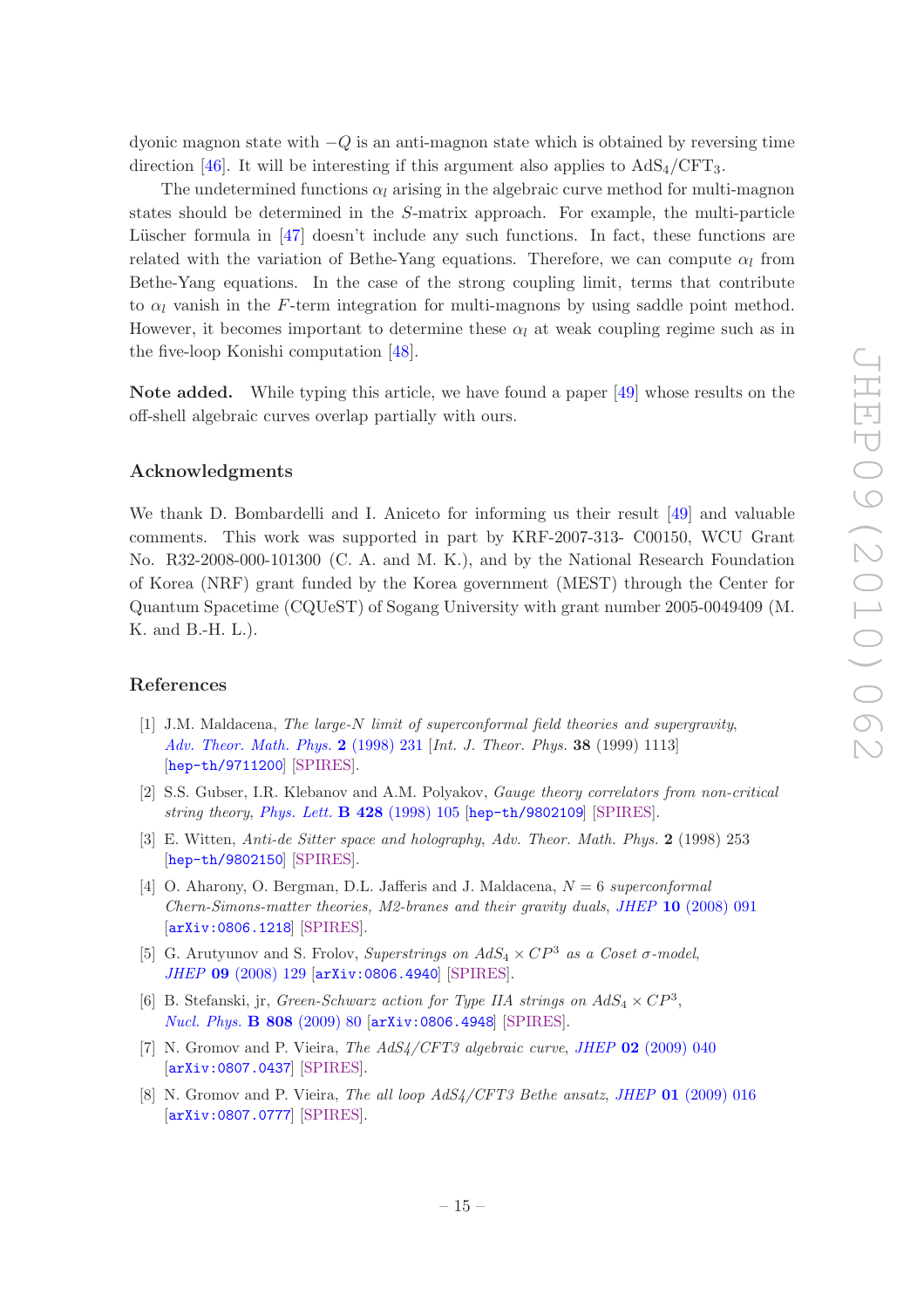- <span id="page-16-0"></span>[9] T. McLoughlin and R. Roiban, *Spinning strings at one-loop in*  $AdS_4 \times CP^3$ , *JHEP* 12 [\(2008\) 101](http://dx.doi.org/10.1088/1126-6708/2008/12/101) [[arXiv:0807.3965](http://arxiv.org/abs/0807.3965)] [\[SPIRES\]](http://www-spires.slac.stanford.edu/spires/find/hep/www?eprint=0807.3965).
- [10] L.F. Alday, G. Arutyunov and D. Bykov, *Semiclassical Quantization of Spinning Strings in*  $AdS_4 \times CP^3$ , *JHEP* 11 [\(2008\) 089](http://dx.doi.org/10.1088/1126-6708/2008/11/089) [[arXiv:0807.4400](http://arxiv.org/abs/0807.4400)] [\[SPIRES\]](http://www-spires.slac.stanford.edu/spires/find/hep/www?eprint=0807.4400).
- <span id="page-16-1"></span>[11] C. Krishnan, *AdS4/CFT3 at One Loop*, *JHEP* 09 [\(2008\) 092](http://dx.doi.org/10.1088/1126-6708/2008/09/092) [[arXiv:0807.4561](http://arxiv.org/abs/0807.4561)] [\[SPIRES\]](http://www-spires.slac.stanford.edu/spires/find/hep/www?eprint=0807.4561).
- <span id="page-16-2"></span>[12] T. McLoughlin, R. Roiban and A.A. Tseytlin, *Quantum spinning strings in*  $AdS_4 \times P^3$ : *testing the Bethe Ansatz proposal*, *JHEP* 11 [\(2008\) 069](http://dx.doi.org/10.1088/1126-6708/2008/11/069) [[arXiv:0809.4038](http://arxiv.org/abs/0809.4038)] [\[SPIRES\]](http://www-spires.slac.stanford.edu/spires/find/hep/www?eprint=0809.4038).
- <span id="page-16-3"></span>[13] C. Ahn and R.I. Nepomechie, *N=6 super Chern-Simons theory S-matrix and all-loop Bethe ansatz equations*, *JHEP* 09 [\(2008\) 010](http://dx.doi.org/10.1088/1126-6708/2008/09/010) [[arXiv:0807.1924](http://arxiv.org/abs/0807.1924)] [\[SPIRES\]](http://www-spires.slac.stanford.edu/spires/find/hep/www?eprint=0807.1924).
- <span id="page-16-4"></span>[14] D. Gaiotto, S. Giombi and X. Yin, *Spin Chains in* N = 6 *Superconformal Chern-Simons-Matter Theory*, *JHEP* 04 [\(2009\) 066](http://dx.doi.org/10.1088/1126-6708/2009/04/066) [[arXiv:0806.4589](http://arxiv.org/abs/0806.4589)] [\[SPIRES\]](http://www-spires.slac.stanford.edu/spires/find/hep/www?eprint=0806.4589).
- <span id="page-16-5"></span>[15] M.C. Abbott, I. Aniceto and O. Ohlsson Sax, *Dyonic Giant Magnons in* CP<sup>3</sup> *: Strings and Curves at Finite J*, *Phys. Rev.* D 80 [\(2009\) 026005](http://dx.doi.org/10.1103/PhysRevD.80.026005) [[arXiv:0903.3365](http://arxiv.org/abs/0903.3365)] [\[SPIRES\]](http://www-spires.slac.stanford.edu/spires/find/hep/www?eprint=0903.3365).
- <span id="page-16-6"></span>[16] T.J. Hollowood and J.L. Miramontes,  $A$  *New and Elementary*  $\mathbb{CP}^n$  *Dyonic Magnon*, *JHEP* 08 [\(2009\) 109](http://dx.doi.org/10.1088/1126-6708/2009/08/109) [[arXiv:0905.2534](http://arxiv.org/abs/0905.2534)] [\[SPIRES\]](http://www-spires.slac.stanford.edu/spires/find/hep/www?eprint=0905.2534).
- <span id="page-16-7"></span>[17] G. Grignani, T. Harmark and M. Orselli, *The SU(2)* × *SU(2) sector in the string dual of*  $N = 6$  superconformal Chern-Simons theory, [Nucl. Phys.](http://dx.doi.org/10.1016/j.nuclphysb.2008.10.019) **B** 810 (2009) 115 [[arXiv:0806.4959](http://arxiv.org/abs/0806.4959)] [\[SPIRES\]](http://www-spires.slac.stanford.edu/spires/find/hep/www?eprint=0806.4959).
- <span id="page-16-8"></span>[18] G. Grignani, T. Harmark, M. Orselli and G.W. Semenoff, *Finite size Giant Magnons in the string dual of*  $N = 6$  *superconformal Chern-Simons theory, JHEP* 12 [\(2008\) 008](http://dx.doi.org/10.1088/1126-6708/2008/12/008) [[arXiv:0807.0205](http://arxiv.org/abs/0807.0205)] [\[SPIRES\]](http://www-spires.slac.stanford.edu/spires/find/hep/www?eprint=0807.0205).
- <span id="page-16-9"></span>[19] C. Ahn, P. Bozhilov and R.C. Rashkov, *Neumann-Rosochatius integrable system for strings*  $on\ AdS_4\times CP^3,\ JHEP$ 09 [\(2008\) 017](http://dx.doi.org/10.1088/1126-6708/2008/09/017) [[arXiv:0807.3134](http://arxiv.org/abs/0807.3134)] [\[SPIRES\]](http://www-spires.slac.stanford.edu/spires/find/hep/www?eprint=0807.3134).
- <span id="page-16-10"></span>[20] I. Shenderovich, *Giant magnons in* AdS4/CF T3*: dispersion, quantization and finite–size corrections*, [arXiv:0807.2861](http://arxiv.org/abs/0807.2861) [\[SPIRES\]](http://www-spires.slac.stanford.edu/spires/find/hep/www?eprint=0807.2861).
- <span id="page-16-17"></span>[21] T.J. Hollowood and J.L. Miramontes, *Magnons, their Solitonic Avatars and the Pohlmeyer Reduction*, *JHEP* 04 [\(2009\) 060](http://dx.doi.org/10.1088/1126-6708/2009/04/060) [[arXiv:0902.2405](http://arxiv.org/abs/0902.2405)] [\[SPIRES\]](http://www-spires.slac.stanford.edu/spires/find/hep/www?eprint=0902.2405).
- [22] C. Kalousios, M. Spradlin and A. Volovich, *Dyonic Giant Magnons on* CP<sup>3</sup> , *JHEP* 07 [\(2009\) 006](http://dx.doi.org/10.1088/1126-6708/2009/07/006) [[arXiv:0902.3179](http://arxiv.org/abs/0902.3179)] [\[SPIRES\]](http://www-spires.slac.stanford.edu/spires/find/hep/www?eprint=0902.3179).
- <span id="page-16-11"></span>[23] R. Suzuki, *Giant Magnons on* CP<sup>3</sup> *by Dressing Method*, *JHEP* 05 [\(2009\) 079](http://dx.doi.org/10.1088/1126-6708/2009/05/079) [[arXiv:0902.3368](http://arxiv.org/abs/0902.3368)] [\[SPIRES\]](http://www-spires.slac.stanford.edu/spires/find/hep/www?eprint=0902.3368).
- <span id="page-16-12"></span>[24] T. Lukowski and O. Ohlsson Sax, *Finite size giant magnons in the*  $SU(2) \times SU(2)$  *sector of*  $AdS_4 \times CP^3$ , *JHEP* 12 [\(2008\) 073](http://dx.doi.org/10.1088/1126-6708/2008/12/073) [[arXiv:0810.1246](http://arxiv.org/abs/0810.1246)] [\[SPIRES\]](http://www-spires.slac.stanford.edu/spires/find/hep/www?eprint=0810.1246).
- <span id="page-16-13"></span>[25] D. Bombardelli and D. Fioravanti, *Finite-Size Corrections of the* CP<sup>3</sup> *Giant Magnons: the L´uscher terms*, *JHEP* 07 [\(2009\) 034](http://dx.doi.org/10.1088/1126-6708/2009/07/034) [[arXiv:0810.0704](http://arxiv.org/abs/0810.0704)] [\[SPIRES\]](http://www-spires.slac.stanford.edu/spires/find/hep/www?eprint=0810.0704).
- <span id="page-16-14"></span>[26] C. Ahn and P. Bozhilov, *Finite-size Effect of the Dyonic Giant Magnons in* N = 6 *super Chern-Simons Theory*, *Phys. Rev.* D 79 [\(2009\) 046008](http://dx.doi.org/10.1103/PhysRevD.79.046008) [[arXiv:0810.2079](http://arxiv.org/abs/0810.2079)] [\[SPIRES\]](http://www-spires.slac.stanford.edu/spires/find/hep/www?eprint=0810.2079).
- <span id="page-16-15"></span>[27] M. Beccaria, G.V. Dunne, V. Forini, M. Pawellek and A.A. Tseytlin, *Exact computation of one-loop correction to energy of spinning folded string in*  $AdS_5 \times S^5$ , *J. Phys. A* 43 [\(2010\) 165402](http://dx.doi.org/10.1088/1751-8113/43/16/165402) [[arXiv:1001.4018](http://arxiv.org/abs/1001.4018)] [\[SPIRES\]](http://www-spires.slac.stanford.edu/spires/find/hep/www?eprint=1001.4018).
- <span id="page-16-16"></span>[28] N. Gromov, S. Schäfer-Nameki and P. Vieira, *Efficient precision quantization in AdS/CFT*, *JHEP* 12 [\(2008\) 013](http://dx.doi.org/10.1088/1126-6708/2008/12/013) [[arXiv:0807.4752](http://arxiv.org/abs/0807.4752)] [\[SPIRES\]](http://www-spires.slac.stanford.edu/spires/find/hep/www?eprint=0807.4752).